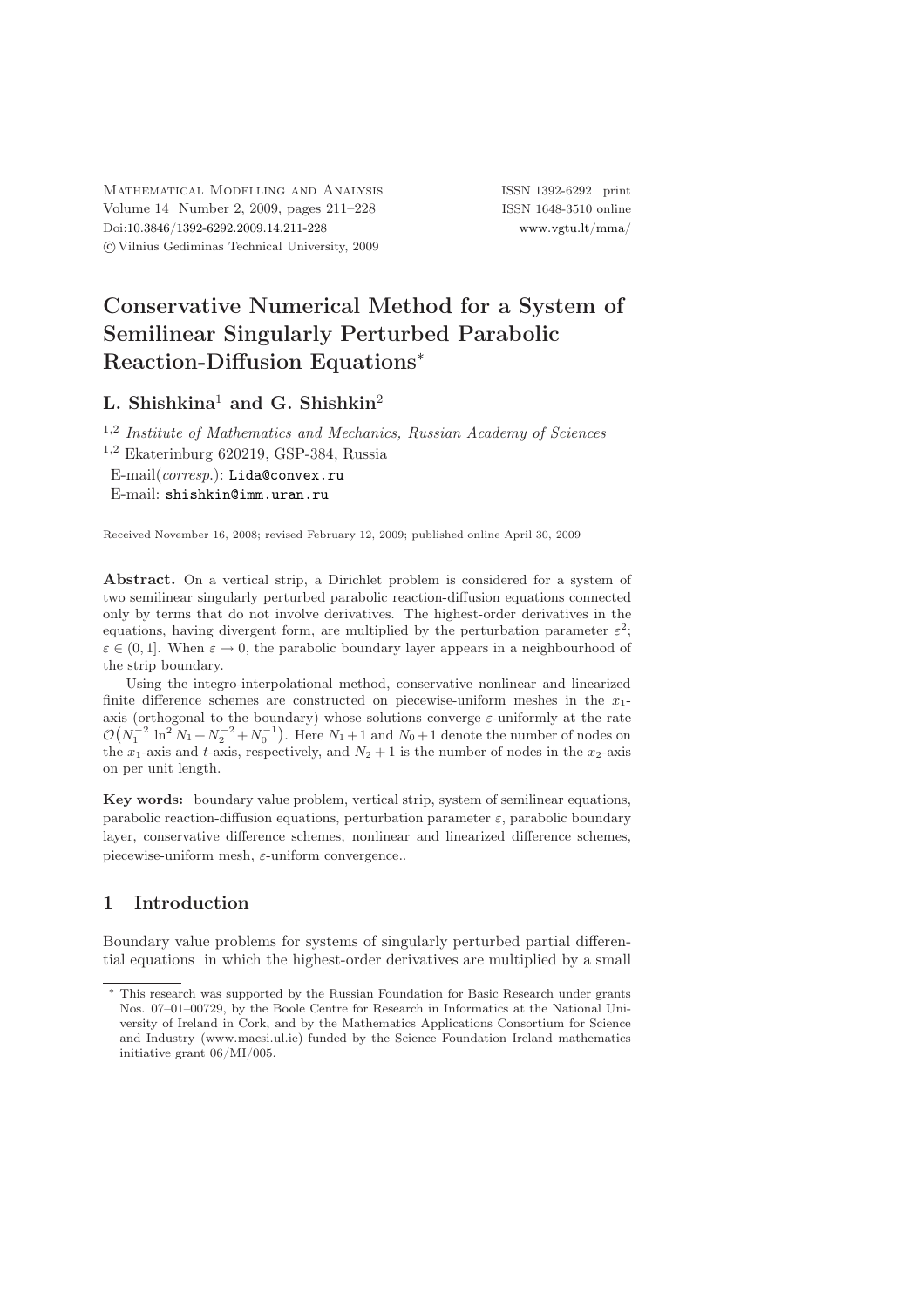(perturbation) parameter  $\varepsilon$  often occur, for example, in modeling and analysis of heat- and mass- transfer processes when the thermal conductivity and diffusion coefficients are small and (or) the rate of reactions is large. When the parameter tends to zero, boundary layers appear in a neighborhood of the boundary.

Boundary value problems for linear systems of elliptic and parabolic equations on a strip were considered, for example, for reaction-diffusion equations in [\[10\]](#page-17-0), and for convection-diffusion equations in [\[11\]](#page-17-1). A boundary value problem on a rectangle for a system of linear parabolic reaction-diffusion equations have been considered in [\[15,](#page-17-2) [17\]](#page-17-3) and for a system of linear elliptic reaction-diffusion equations with two perturbation parameters have been considered in [\[13,](#page-17-4) [16\]](#page-17-5).

In mathematical modeling quite often, differential equations are written in divergent form (see, e.g., [\[3\]](#page-16-0)). Such a form of differential equations allows us to construct conservative finite difference schemes for which conservation laws hold. For parabolic equations in divergent form, conservative finite difference schemes were constructed in [\[8\]](#page-17-6). These schemes converge in the maximum norm at the rate  $\mathcal{O}(N^{-2} + N_0^{-1})$ , where  $N + 1$  and  $N_0 + 1$  is the number of nodes in spatial and temporal variables. When constructing such schemes the integro-interpolational method is applied.

In the present paper, special finite difference approximations of a Dirichlet problem are considered on a strip for a system of two semilinear singularly perturbed parabolic reaction-diffusion equations. The highest-order derivatives in the differential equations having divergent form are multiplied by the perturbation parameter  $\varepsilon^2$ ; the parameter  $\varepsilon$  takes arbitrary values in the open-closed interval (0, 1]. For  $\varepsilon = 0$ , the system of second-order equations degenerates into a system of ordinary differential equations. The equations in the system are connected by terms that do not involve derivatives. When  $\varepsilon$  tends to zero, the parabolic boundary layer with the typical width  $\varepsilon$  appears in a neighbourhood of the strip boundary. A similar problem first was considered in [\[14\]](#page-17-7), where the condensing grid method and classical difference approximations of the boundary value problem were applied for the construction of  $\varepsilon$ -uniformly convergent difference schemes. In this paper, using the integro-interpolational method, a conservative nonlinear finite difference scheme is constructed that converges  $\varepsilon$ -uniformly at the rate  $\mathcal{O}(N_1^{-2} \ln^2 N_1 + N_2^{-2} + N_0^{-1}),$  where  $N = \min_s \tilde{N}_s$ , while  $N_1 + 1$  and  $N_0 + 1$  are the numbers of mesh points on the  $x_1$ -axis and the t-axis, respectively, and  $N_2 + 1$  is the minimal number of nodes in the  $x_2$ -axis on per unit length. A conservative linearized  $\varepsilon$ -uniformly convergent difference scheme is also considered whose solution components on the current temporal level are found from the disjoined system of linear equations. Conservative  $\varepsilon$ -uniformly convergent difference schemes for semilinear systems of singularly perturbed partial differential equations have never been studied.

The formulation of the initial-boundary value problem and the aim of the research are given in Section [2;](#page-2-0) the spatial derivatives in the differential equations are written in divergent form. Compatibility conditions that ensure the required smoothness of the solution are discussed in Section [3.](#page-3-0) *A priori* estimates for the problem solutions and their regular and singular components that are needed for the construction and study of difference schemes are exposed in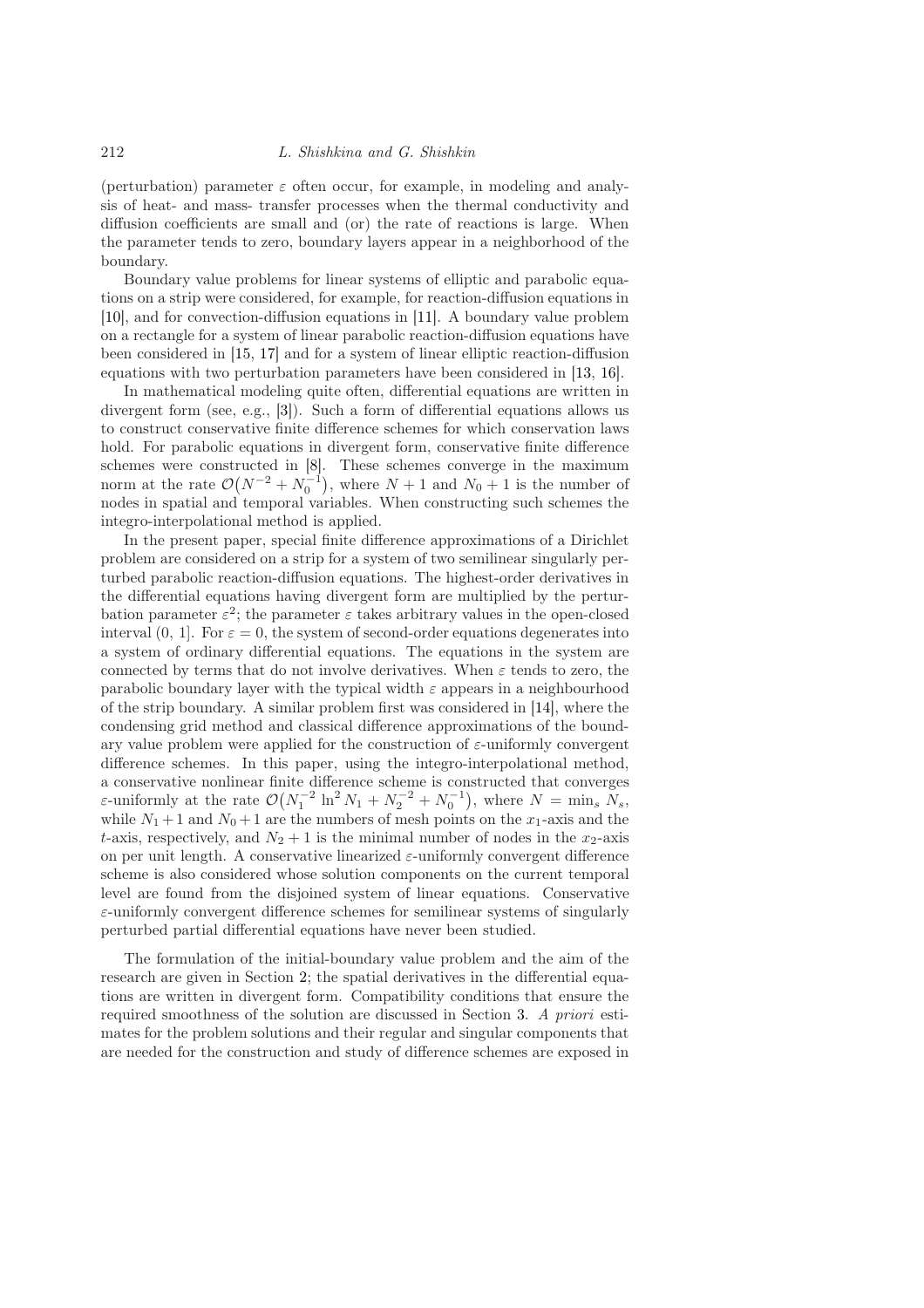Section [4.](#page-5-0) To derive *a priori* estimates and justify convergence of special finite difference schemes, a technique is applied that had been developed for a system of linear singularly perturbed elliptic [\[13,](#page-17-4) [16\]](#page-17-5) and parabolic [\[15,](#page-17-2) [17\]](#page-17-3) equations on a rectangle. A *nonlinear conservative difference scheme* on the rectangular grid with an arbitrary distribution of nodes (in particular, on uniform grid) is constructed in Section [5.](#page-9-0) *Special nonlinear and linearized conservative difference schemes* that converge to the solution of the boundary value problem  $\varepsilon$ -uniformly are constructed in Section [6.](#page-13-0) Generalizations and remarks are discussed in Section [7.](#page-15-0) Conclusions are exposed in Section [8.](#page-16-1)

#### <span id="page-2-0"></span>2 Problem Formulation. The Aim of Research

Let G be the domain  $D \times (0, T]$  with the boundary  $S = \overline{G} \setminus G$ , where  $\overline{D}$  is the vertical strip[1](#page-2-1)

$$
\overline{D} = D \cup \Gamma, \quad D = D_{(2.1)} = \{x : \ 0 < x_1 < d, \ |x_2| < \infty\}, \quad (2.1)
$$
\n
$$
S = S^L \cup S_0, \quad S^L = \Gamma \times (0, T], \quad S_0 = \overline{S}_0,
$$

where  $S<sup>L</sup>$  and  $S<sub>0</sub>$  are the lateral and lower parts of the boundary S. On the strip D we consider the Dirichlet problem for the system of two semilinear singularly perturbed parabolic reaction-diffusion equations

$$
L\mathbf{u}(x,t) = \mathbf{g}(x,t,\mathbf{u}(x,t)), (x,t) \in G,
$$
\n(2.2a)

$$
\mathbf{u}(x,t) = \boldsymbol{\varphi}(x,t), \qquad (x,t) \in S. \tag{2.2b}
$$

Here  $L \mathbf{u}(x,t) = L(\varepsilon) \mathbf{u}(x,t) \equiv$  $\sqrt{ }$  $\varepsilon^2 L_2 - C(x,t) - P(x,t) \frac{\partial}{\partial t} \bigg\} \mathbf{u}(x,t),$  $L_2 =$  $\begin{pmatrix} L_2^1 & 0 \end{pmatrix}$ 0  $L_2^2$  $\overline{\phantom{0}}$ ,

$$
L_2^1 = \sum_{s=1,2} \frac{\partial}{\partial x_s} \left( a_s^1(x,t) \frac{\partial}{\partial x_s} \right), \qquad L_2^2 = \sum_{s=1,2} \frac{\partial}{\partial x_s} \left( a_s^2(x,t) \frac{\partial}{\partial x_s} \right),
$$
  

$$
C(x,t) = \begin{pmatrix} c^{11}(x,t) & c^{12}(x,t) \\ c^{21}(x,t) & c^{22}(x,t) \end{pmatrix}, \qquad P(x,t) = \begin{pmatrix} p^1(x,t) & 0 \\ 0 & p^2(x,t) \end{pmatrix},
$$

 $\mathbf{u}(x,t), \mathbf{g}(x,t, \mathbf{u})$  and  $\boldsymbol{\varphi}(x,t)$  are vector-functions;

$$
\mathbf{u}(x,t) = (u^1(x,t), u^2(x,t))^T, \quad (x,t) \in \overline{G}.
$$

Note that the operator  $L_2$  has divergent form [\[8\]](#page-17-6).

We shall use both the vector form of the boundary value problem and the scalar form

$$
L^{i} \mathbf{u}(x,t) = g^{i}(x,t, \mathbf{u}(x,t)), (x,t) \in G, u^{i}(x,t) = \varphi^{i}(x,t), (x,t) \in S, i = 1,2;
$$
 (2.2c)

<span id="page-2-1"></span><sup>1</sup> The notation  $L_{(j,k)}(\overline{G}_{(j,k)}, M_{(j,k)})$  means that these operators (domains, constants) are introduced in formula  $(j.k)$ .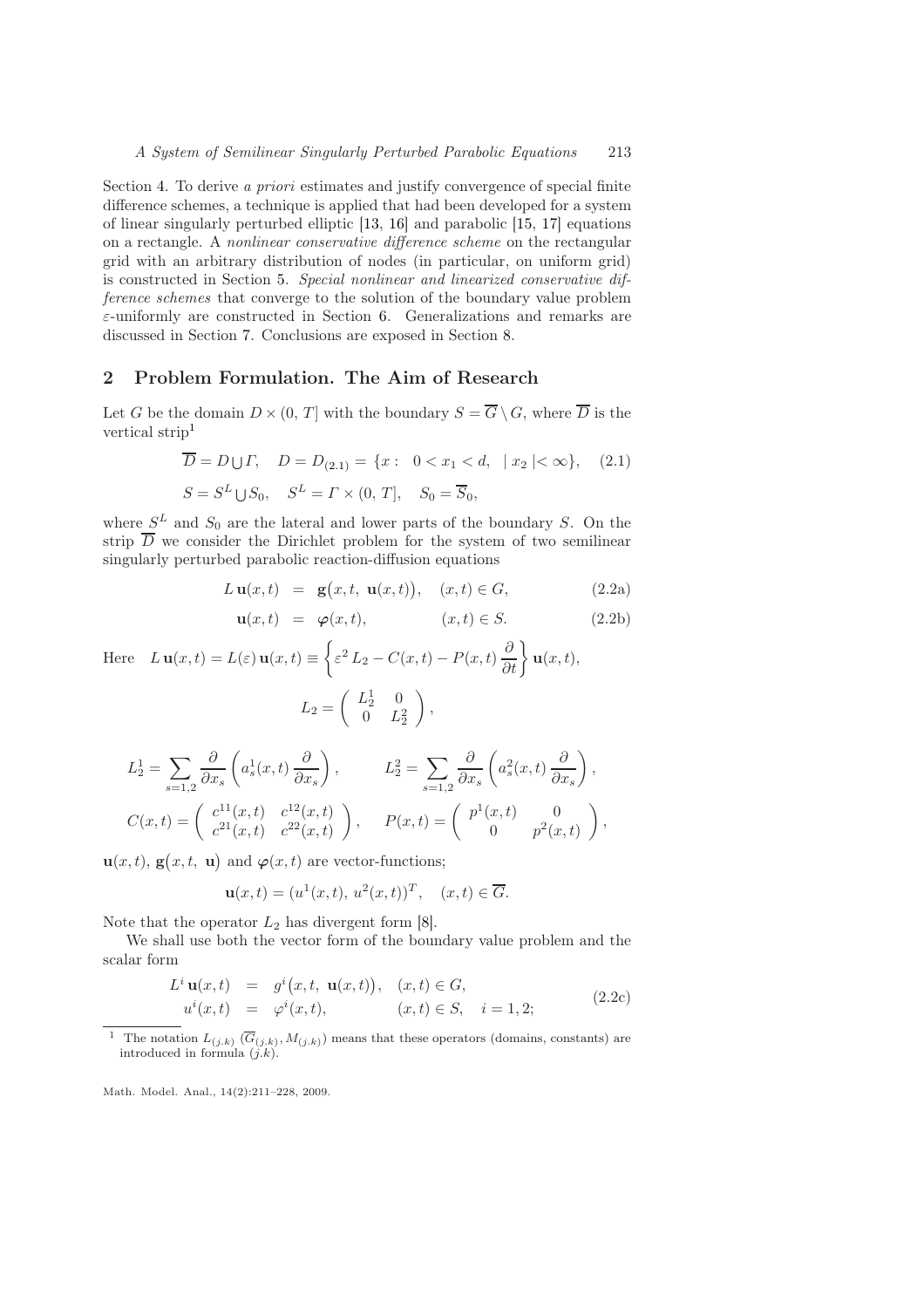the operator  $L^i = L^i_{(2,2)}$  is defined by the relation

$$
L^i \mathbf{u}(x,t) = \varepsilon^2 L_2^i u^i(x,t) - \sum_{j=1,2} c^{ij}(x,t) u^j(x,t) - p^i(x,t) \frac{\partial}{\partial t} u^i(x,t).
$$

The functions  $a_s^i(x,t)$ ,  $p^i(x,t)$ ,  $c^{ij}(x,t)$ ,  $g^i(x,t, \mathbf{u})$ , and also  $\varphi^i(x,t)$  are assumed to be sufficiently smooth on the set  $\overline{G}$ ,  $\overline{Q} \equiv \overline{G} \times R^2$  and the boundary S, respectively. For simplicity, we assume also that the following conditions hold:  $<sup>2</sup>$  $<sup>2</sup>$  $<sup>2</sup>$ </sup>

<span id="page-3-4"></span>
$$
a_0 \le a_s^i(x, t) \le a^0
$$
,  $p_0 \le p^i(x, t) \le p^0$ ,  $(x, t) \in \overline{G}$ ,  $s = 1, 2$ ,  $a_0, p_0 > 0$ ; (2.3a)

<span id="page-3-2"></span><span id="page-3-1"></span>
$$
\check{c}^{ii}(x,t) \ge c_0, \quad m \check{c}^{ii}(x,t) \ge \check{c}^{ij}(x,t), \quad (x,t) \in \overline{G}, \tag{2.3b}
$$

$$
i, j = 1, 2, i \neq j, c_0 > 0, m = m_{(2.3)} < 1.
$$

Here

$$
\nabla c^{ii}(x,t) = c^{ii}(x,t) - g_i^i(x,t), \quad \nabla c^{ij}(x,t) = |c^{ij}(x,t)| + g_j^i(x,t), \quad (x,t) \in \overline{G},
$$

where

$$
\left|\frac{\partial}{\partial u^i} g^i(x,t,\mathbf{u})\right| \leq g_i^i(x,t), \quad \left|\frac{\partial}{\partial u^j} g^i(x,t,\mathbf{u})\right| \leq g_j^i(x,t), \quad (x,t,\mathbf{u}) \in \overline{Q}.
$$

The parameter  $\varepsilon$  takes arbitrary values in the open-closed interval  $(0, 1]$ .

By a solution of the problem [\(2.2\)](#page-3-2), we mean a function  $\mathbf{u} \in C^{2,1}(G)$  that is continuous on  $\overline{G}$  and satisfies the differential equation [\(2.2a\)](#page-3-1) on G and the boundary condition [\(2.2b\)](#page-3-1) on S.

The problem as formulated arises, for example, in modeling a diffusion process in combination with chemical reactions. The parameter multiplying the highest-order derivatives characterizes the diffusion coefficient of the agents and the functions  $c^{ij}(x,t)$  determine the rates of the direct and inverse chemical reactions (see, e.g., [\[1\]](#page-16-2)).

We assume that the solution of the problem is sufficiently smooth for fixed values of the parameter  $\varepsilon$ . When  $\varepsilon$  tends to zero, a parabolic boundary layer appears in a neighbourhood of the set  $S^L$ .

Our aim for the boundary value problem  $(2.2)$ ,  $(2.1)$  is to construct a finite difference scheme that converges  $\varepsilon$ -uniformly.

## <span id="page-3-0"></span>3 Compatibility Conditions for Problem [\(2.2\)](#page-3-2), [\(2.1\)](#page-3-1)

We give conditions imposed on the data of the problem  $(2.2)$ ,  $(2.1)$  that guarantee the required smoothness of the solution.

We introduce some notation. We denote by  $\Gamma_j$  with  $\Gamma = \bigcup \Gamma_j$  for  $j = 1, 2$ , different sides of the strip D, where the side  $\Gamma_1$  passes through the point  $(0, 0)$ . Set

$$
S_j = \Gamma_j \times (0, T], \quad j = 1, 2. \tag{3.1a}
$$

<span id="page-3-3"></span><sup>&</sup>lt;sup>2</sup> Here and below *M*,  $M_i$  (or  $m$ ) denote sufficiently large (small) positive constants which do not depend on  $\varepsilon$  and on the discretization parameters.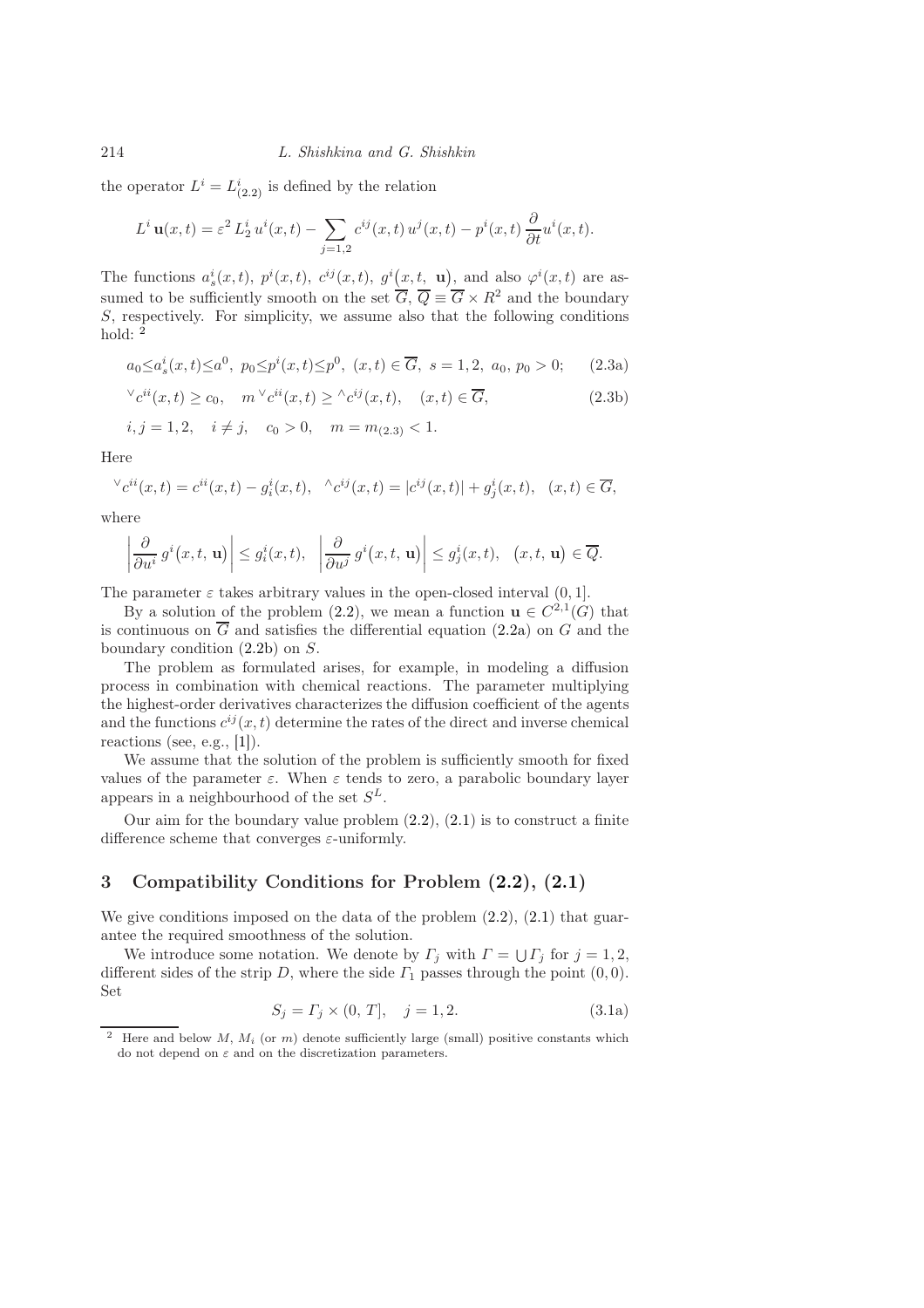We denote by  $S^c$  the set of "edges"

<span id="page-4-1"></span><span id="page-4-0"></span>
$$
S^c = \overline{S}^L \cap S_0. \tag{3.1b}
$$

[3.](#page-3-0)1. In the case when the data of the problem [\(2.2\)](#page-3-2), [\(2.1\)](#page-3-1) satisfy the conditions

$$
A^{1}, A^{2} \in C^{l^{(1)}+1+\alpha, (l^{(1)}+\alpha)/2}(\overline{G}), \quad C_{(2.2)}, P \in H^{l^{(1)}+\alpha}(\overline{G}), \qquad (3.2a)
$$

$$
\mathbf{g} \in C^{l^{(1)}+\alpha, (l^{(1)}+\alpha)/2, l^{(1)}+\alpha}(\overline{Q}), \quad l^{(1)} \ge 0,
$$

$$
\varphi \in H^{l^{(2)} + \alpha}(\overline{S}_j), \ \ \varphi \in H^{l^{(2)} + \alpha}(S_0), \ \ \varphi \in C(S), \ \ j = 1, 2, \tag{3.2b}
$$

 $l^{(2)} \geq 2, \quad \alpha \in (0,1),$ 

where  $A^i(x,t) = \begin{pmatrix} a_1^i(x,t) & 0 \\ 0 & a_1^i(x,t) \end{pmatrix}$ 0  $a_2^i(x,t)$  $\setminus$ ,  $(x, t) \in G$ ,  $i = 1, 2$ , then for the solution of this problem one has  $\mathbf{u} \in H^{(3)+\alpha_1}(G)$ ,  $\mathbf{u} \in H^{\alpha_1}(\overline{G})$ , where  $l^{(3)} =$  $\min (l^{(1)} + 2, l^{(2)}), \alpha_1 \in (0, 1)$  (see [\[2,](#page-16-3) [5\]](#page-16-4)).

Let

the data of the problem (2.2), (2.1) on the set 
$$
S_{(3.1)}^c
$$
 (3.2c)  
satisfy compatibility conditions up to order  $[l^{(4)}/2]$ ,  $l^{(4)} \le l^{(3)}$ ,

where  $[l/2] = [l/2]_{(3.2)}$  $[l/2] = [l/2]_{(3.2)}$  $[l/2] = [l/2]_{(3.2)}$  is the integer part of the number  $l/2$ . For the description of compatibility conditions (for the derivatives in  $t$  of the solution to the boundary value problem) on the set  $S_{(3,1)}^c$  see [\[5\]](#page-16-4). Then the solution of the problem [\(2.2\)](#page-3-2), [\(2.1\)](#page-3-1) satisfies the inclusion  $\mathbf{u} \in H^{l^{(4)} + \alpha_1}(\overline{G})$  (see [\[2,](#page-16-3) [5\]](#page-16-4)).

[3.](#page-3-0)2. In the case when the data of the problem [\(2.2\)](#page-3-2), [\(2.1\)](#page-3-1) satisfy the condition  $(3.2)$ , where

<span id="page-4-3"></span>
$$
l^{(1)} = l^{(2)} = l^{(4)} = l + 2,
$$
\n(3.3)

then the solution satisfies the inclusion  $\mathbf{u} \in H^{l+2+\alpha}(\overline{G})$  (see [\[2,](#page-16-3) [5\]](#page-16-4)).

We shall assume that the following condition (we call it the condition [\(3.4\)](#page-4-2)) holds:

*The data of the problem* [\(2.2\)](#page-3-2)*,* [\(2.1\)](#page-3-1) *satisfy the conditions* [\(3.2\)](#page-4-1)*,* [\(3.3\)](#page-4-3) *that guarantee the smoothness of the solution of the boundary value problem on*  $\overline{G}$ *. When constructing a priori estimates for the regular and singular components of the solution in the representations* [\(4.3\)](#page-5-1)*,* [\(4.6\)](#page-6-0)*,* [\(4.10\)](#page-7-0) (*from Section* [4](#page-5-0)) *, the following condition is assumed to be fulfilled in addition to the conditions* [\(3.2\)](#page-4-1)*,* [\(3.3\)](#page-4-3)*:*

<span id="page-4-2"></span>
$$
A^{1}, A^{2} \in C^{l_{1}+1+\alpha, (l_{1}+\alpha)/2}(\overline{G}), \qquad C_{(2.2)}, P \in H^{l_{1}+\alpha}(\overline{G}),
$$
  
\n
$$
\mathbf{g} \in C^{l_{1}+\alpha, (l_{1}+\alpha)/2, l_{1}+\alpha}(\overline{Q}), \qquad (3.4)
$$
  
\n
$$
\varphi \in H^{l_{1}+\alpha}(\overline{S}_{j}), \quad \varphi \in H^{l_{1}+\alpha}(S_{0}), \quad \varphi \in C(S); \quad j=1,2, l_{1} \ge l,
$$

*that guarantee the smoothness of the regular and singular components of the solution.*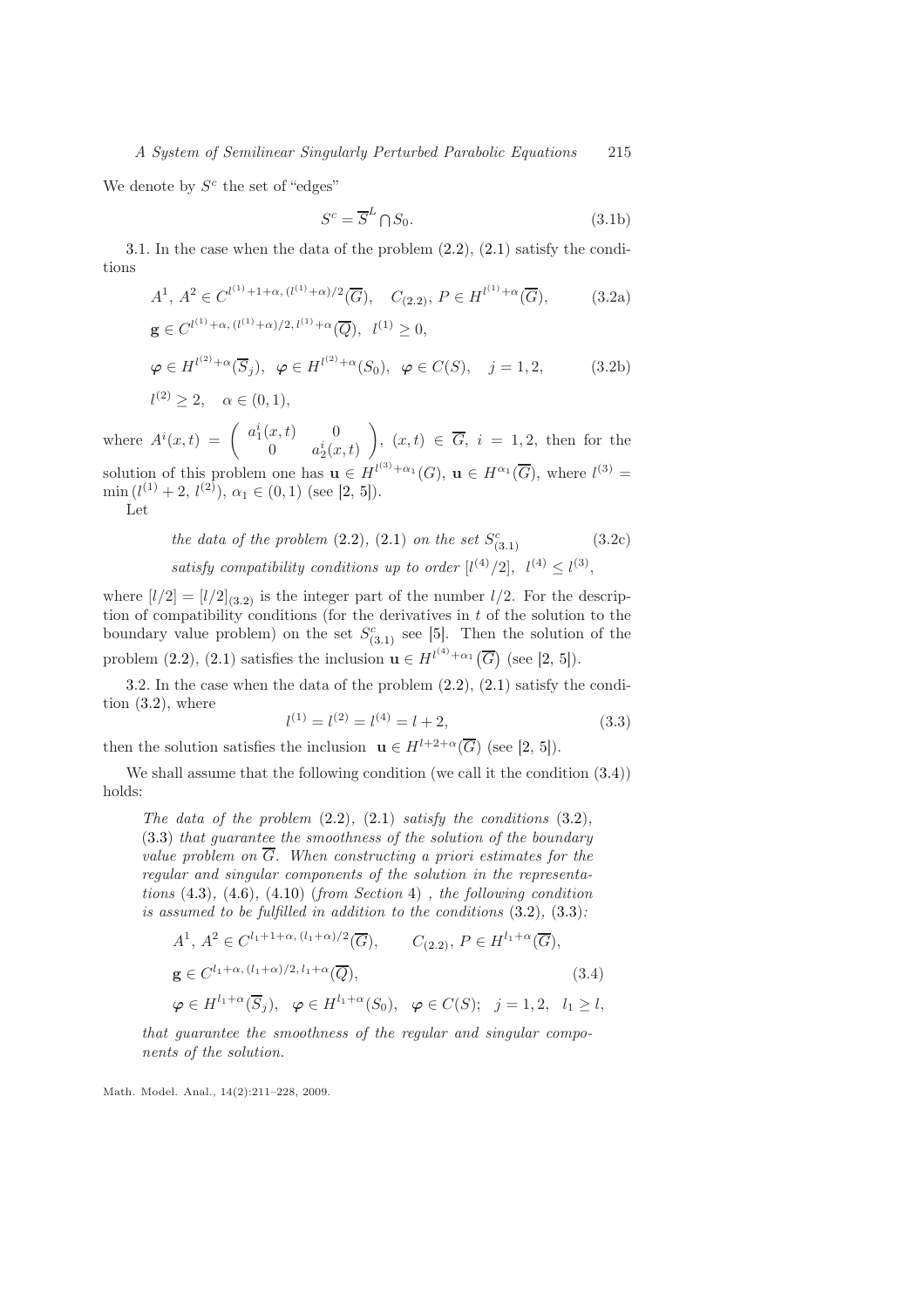The actual values of  $l$  and  $l_1$  are specified where it is required. The fulfilment of other conditions in addition to  $(3.2)$ ,  $(3.3)$ ,  $(3.4)$  is not assumed.

Note that the condition [\(3.4\)](#page-4-2) belongs to sufficient conditions that are required for the construction of *a priori* estimates, and at the same time, this condition is sufficiently simple.

#### <span id="page-5-0"></span>4 A Priori Estimates for Solutions

When constructing and studying convergence of classical and special difference schemes, we need estimates of the solutions and their derivatives.

[4.](#page-5-0)1. Introducing the new variables  $\tilde{x}_i = \varepsilon^{-1} x_i$ , for  $i = 1, 2$ , we bring the problem [\(2.2\)](#page-3-2), [\(2.1\)](#page-3-1) to a form in which the coefficients at the high-order derivatives are equal to one. In that case derivatives of the function  $\tilde{\mathbf{u}}(\tilde{x}, t)$  =  $\mathbf{u}(x(\tilde{x}), t)$  in the new variables become of order one [\[2,](#page-16-3) [5\]](#page-16-4). Returning to the original variables, in the case of condition [\(3.4\)](#page-4-2), where

$$
l \ge K - 2,\tag{4.1}
$$

we obtain the estimates

$$
|\mathbf{u}(x,t)| \le M, \qquad \left|\frac{\partial^{k+k_0}}{\partial x_1^{k_1} \partial x_2^{k_2} \partial t^{k_0}} \mathbf{u}(x,t)\right| \le M \,\varepsilon^{-k}, \tag{4.2}
$$

$$
(x,t) \in \overline{G}, \quad k+2 \, k_0 \le K, \quad k = k_1 + k_2,
$$

where

$$
|\mathbf{u}(x,t)| = \max_{\overline{G}} |\mathbf{u}(x,t)| = \max_{\overline{G},i} |u^{i}(x,t)|.
$$

<span id="page-5-2"></span>Theorem 1. *Let the data of the boundary value problem* [\(2.2\)](#page-3-2)*,* [\(2.1\)](#page-3-1) *satisfy the conditions* [\(3.4\)](#page-4-2), [\(4.1\)](#page-7-1)*, where*  $K \geq 2$ *. Then the solution of the problem satisfies the estimates* [\(4.2\)](#page-7-2)*.*

*Remark 1.* In the case of condition [\(2.3\)](#page-3-4), the solution of the boundary value problem  $(2.2)$ ,  $(2.1)$  satisfies the estimate

$$
|\mathbf{u}(x,t)| \le 2\,(1-m^2)^{-1}\,\max\big[c_0^{-1}\,\max_{\overline{G}}|\mathbf{g}(x,t,\,\mathbf{0})|,\,\max_{S}|\boldsymbol{\varphi}(x,t)|\big],\quad (x,t)\in\overline{G},
$$

where  $m = m_{(2,3)}$ . For the component  $u^{i}(x,t)$  we have the estimate

$$
|u^{i}(x,t)| \leq m \max_{\overline{G}} |u^{3-i}(x,t)| + c_0^{-1} \max_{\overline{G}} |g^{i}(x,t, 0)| + \max_{S} |\varphi^{i}(x,t)|,
$$
  

$$
(x,t) \in \overline{G}, \quad i = 1,2.
$$

[4.](#page-5-0)2. We now give estimates that are obtained using the main terms of an asymptotic expansion of the solution (see, e.g., [\[6,](#page-16-5) [9,](#page-17-8) [16\]](#page-17-5) in the case of linear equations). First, we write the solution of the problem as the sum of functions

<span id="page-5-1"></span>
$$
\mathbf{u}(x,t) = \mathbf{U}(x,t) + \mathbf{V}(x,t), \quad (x,t) \in \overline{G}, \tag{4.3}
$$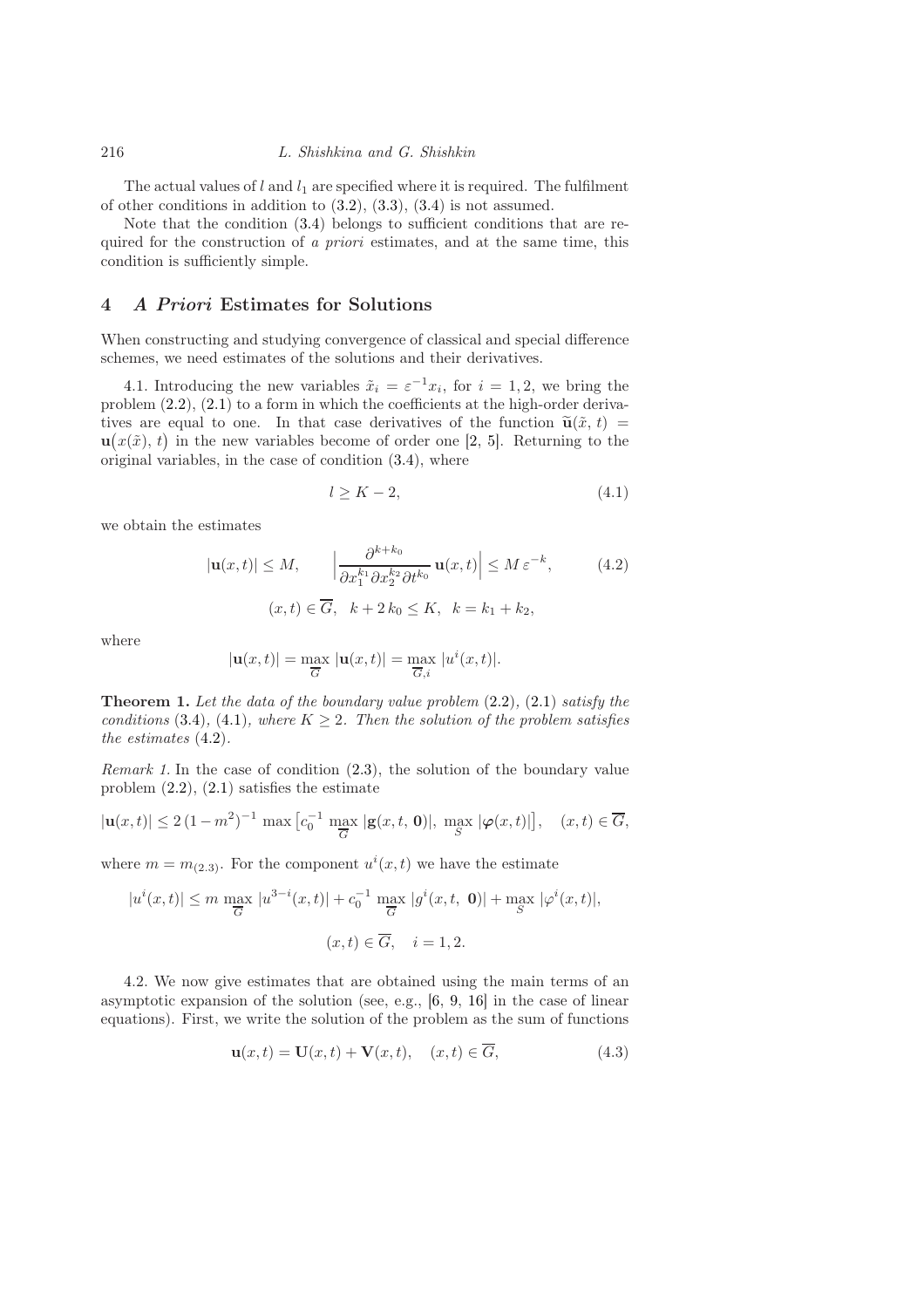where  $U(x, t)$  and  $V(x, t)$  are the regular and singular terms of the solution decomposition. The function  $U(x,t), (x,t) \in G$ , is the restriction to G of the function  $\mathbf{U}^e(x,t)$ ,  $(x,t) \in \overline{G}^e$ , where the set  $\overline{G}^e$ , i.e., the extension of  $\overline{G}$ beyond the boundary  $\overline{S}^L$ , includes  $\overline{G}$  along with its  $m_0$ -neighbourhood;  $\overline{G}^e$  =  $\overline{D}^e \times [0, T]$ . The function  $\mathbf{U}^e(x, t)$  is the solution of the problem

<span id="page-6-1"></span>
$$
L^{e} \mathbf{U}^{e}(x,t) = \mathbf{g}^{e}(x,t, \mathbf{U}^{e}(x,t)), \qquad (x,t) \in G^{e}, \qquad (4.4)
$$

<span id="page-6-3"></span>
$$
\mathbf{U}^e(x,t) = \boldsymbol{\varphi}^e(x,t), \qquad (x,t) \in S^e.
$$

Here  $L^e$  and  $\mathbf{g}^e(x,t,\mathbf{u}), (x,t) \in \overline{Q}$  are smooth continuations of the operator  $L_{(2,2)}$  and the function  $\mathbf{g}(x,t, \mathbf{u})$  (that preserve the properties of  $(2.3)$ ) the function  $\varphi^e(x,t)$ ,  $(x,t) \in S^e$  is chosen sufficiently smooth,  $\varphi^e(x,t) = \varphi(x,t)$ ,  $(x,t) \in S_0$ . Assume that the functions  $\mathbf{g}^e(x,t, \mathbf{u})$  and  $\boldsymbol{\varphi}^e(x,t)$  are equal to zero outside a nearest  $m_1$ -neighbourhood of the set  $\overline{G}$ , where  $m_1 < m_0$ . The function  $V(x, t)$  is the solution of the problem

$$
L_{(2.2)}\mathbf{V}(x,t) = \mathbf{g}(x,t,\mathbf{U}(x,t) + \mathbf{V}(x,t)) - \mathbf{g}(x,t,\mathbf{U}(x,t)), \quad (x,t) \in G,
$$
  

$$
\mathbf{V}(x,t) = \varphi(x,t) - \mathbf{U}(x,t) \equiv \varphi_{\mathbf{V}}(x,t), \quad (x,t) \in S.
$$
 (4.5)

[4.](#page-5-0)2.1. Now we estimate the regular component of the problem solution in the representation [\(4.3\)](#page-5-1). Let us write the function  $U(x, t)$  as the sum of functions

$$
\mathbf{U}(x,t) = \sum_{k=0}^{n} \varepsilon^{2k} \mathbf{U}_k(x,t) + \mathbf{v}_\mathbf{U}^n(x,t) \equiv \mathbf{U}^n(x,t) + \mathbf{v}_\mathbf{U}^n(x,t), \ (x,t) \in \overline{G}, \tag{4.6}
$$

that corresponds to the representation of the function  $\mathbf{U}^e(x,t)$ ,  $(x,t) \in \overline{G}^e$ , which is the solution of problem [\(4.4\)](#page-6-1):

<span id="page-6-2"></span><span id="page-6-0"></span>
$$
\mathbf{U}^e(x,t) = \sum_{k=0}^n \varepsilon^{2k} \mathbf{U}_k^e(x,t) + \mathbf{v}_\mathbf{U}^{en}(x,t), \quad (x,t) \in \overline{G}^e.
$$

The functions  $\mathbf{U}_k^e(x,t)$ ,  $(x,t) \in \overline{G}^e$ , i.e., components in the expansion of the regular part of the solution, are solutions of the problems

$$
L_{(4.7)} \mathbf{U}_{0}^{e}(x,t) = \mathbf{g}^{e}(x,t, \mathbf{U}_{0}^{e}(x,t)), \qquad (x,t) \in \overline{G}^{e} \setminus S_{0}^{e},
$$
\n
$$
\mathbf{U}_{0}^{e}(x,t) = \varphi^{e}(x,t), \qquad (x,t) \in S_{0}^{e};
$$
\n
$$
L_{(4.7)} \mathbf{U}_{k}^{e}(x,t) = \varepsilon^{-2} \left\{ L_{(4.7)} - L_{(4.4)}^{e} \right\} \mathbf{U}_{k-1}^{e}(x,t)
$$
\n
$$
+ \varepsilon^{-2k} \left\{ \mathbf{g}^{e}\left(x,t, \sum_{k_{1}=0}^{k} \varepsilon^{2k_{1}} \mathbf{U}_{k_{1}}^{e}(x,t) \right) - \mathbf{g}^{e}\left(x,t, \sum_{k_{1}=0}^{k-1} \varepsilon^{2k_{1}} \mathbf{U}_{k_{1}}^{e}(x,t) \right) \right\},
$$
\n
$$
(x,t) \in \overline{G}^{e} \setminus S_{0}^{e},
$$
\n
$$
\mathbf{U}_{k}^{e}(x,t) = \mathbf{0}, \qquad (x,t) \in S_{0}^{e}, k > 0,
$$
\n(4.7)

where

$$
L_{(4.7)} = L_{(4.4)}^e|_{\varepsilon=0} = -C^e(x,t) - P^e(x,t)\frac{\partial}{\partial t}.
$$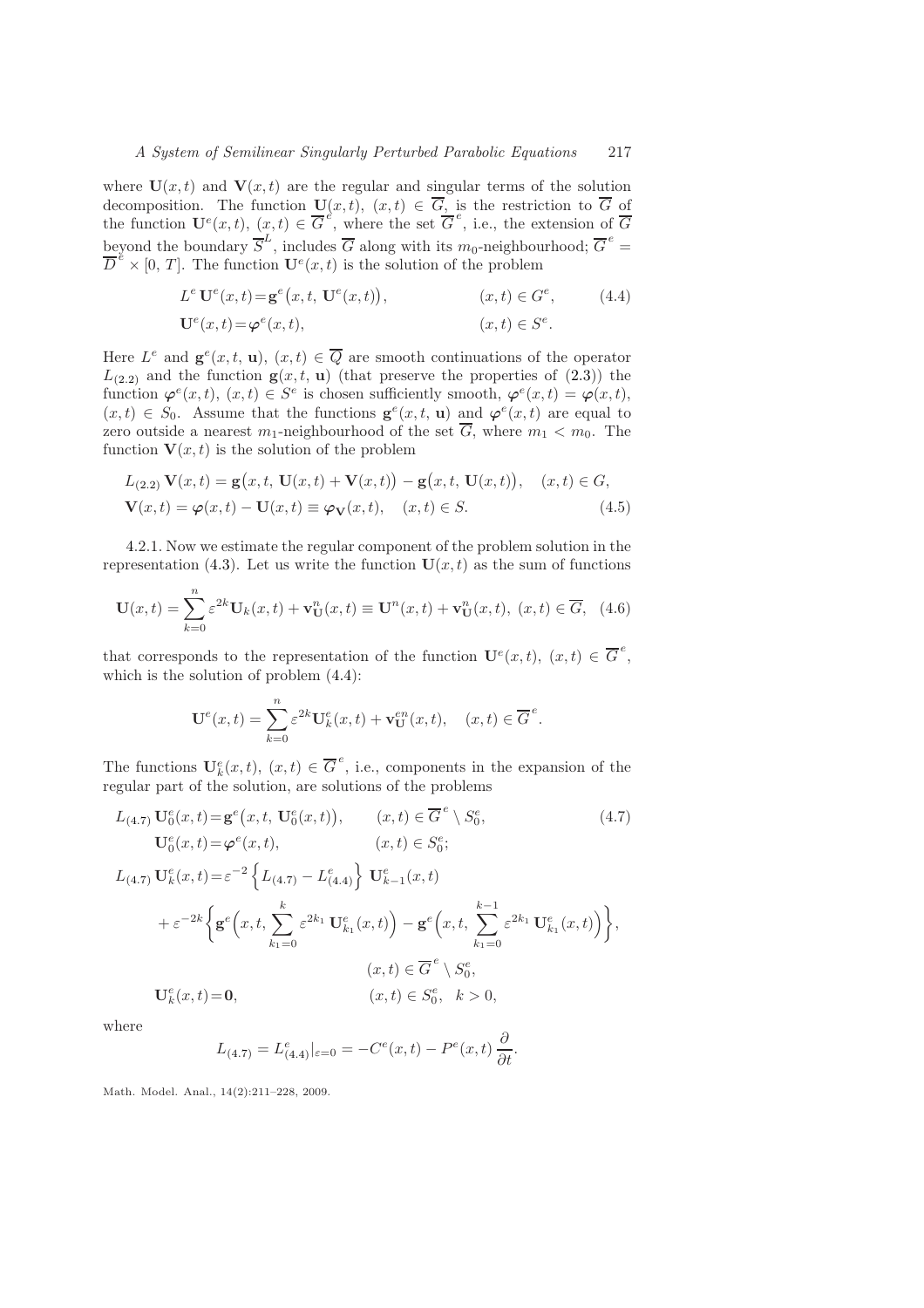For the function  $\mathbf{v}_{\mathbf{U}}^{en}(x,t)$  we have the following estimate (see, e.g., [\[4\]](#page-16-6)):

$$
|\mathbf{v}_{\mathrm{U}}^{en}(x,t)| \le M \varepsilon^{2n+2}, \quad (x,t) \in \overline{G}.
$$

In the case of condition [\(3.4\)](#page-4-2), where

<span id="page-7-3"></span><span id="page-7-1"></span>
$$
l \ge K - 2, \quad l_1 \ge K + 2n,\tag{4.8a}
$$

<span id="page-7-2"></span>for

$$
n = [(K+1)/2]_{(3.2)} - 2, \quad K \ge 4 \tag{4.8b}
$$

one has  $\mathbf{U}^e \in H^{K+\alpha}(\overline{G}^e)$ . For the function  $\mathbf{U}(x,t)$  we obtain the estimate

$$
\left|\frac{\partial^{k+k_0}}{\partial x_1^{k_1}\partial x_2^{k_2}\partial t^{k_0}}\mathbf{U}(x,t)\right| \le M\left[1+\varepsilon^{K-k-2}\right],\ (x,t)\in\overline{G},\ k+2k_0\le K.\tag{4.9}
$$

Moreover, for the components  $\mathbf{U}^n(x,t)$  and  $\mathbf{v}_\mathbf{U}^n(x,t)$  we have the estimates

$$
\left| \frac{\partial^{k+k_0}}{\partial x_1^{k_1} \partial x_2^{k_2} \partial t^{k_0}} \mathbf{U}^n(x,t) \right| \leq M,
$$
  

$$
\left| \frac{\partial^k}{\partial x_1^{k_1} \partial x_2^{k_2} \partial t^{k_0}} \mathbf{v}_\mathbf{U}^n(x,t) \right| \leq M \varepsilon^{K-k-2}, \quad (x,t) \in \overline{G}, \quad k+2k_0 \leq K.
$$

*Remark 2.* According to the decomposition [\(4.6\)](#page-6-0), the function  $\varphi_{V(4.5)}(x,t)$  $\varphi_{V(4.5)}(x,t)$  $\varphi_{V(4.5)}(x,t)$  has the representation

$$
\varphi_{\mathbf{V}}(x,t) = \sum_{k=0}^{n} \varepsilon^{2k} \varphi_{k\mathbf{V}}(x,t) + \varphi_{\mathbf{v}}^{n}(x,t) \equiv \varphi_{\mathbf{V}}^{n}(x,t) + \varphi_{\mathbf{v}}^{n}(x,t), \quad (x,t) \in S,
$$

where

<span id="page-7-0"></span>
$$
\varphi_{0\mathbf{V}}(x,t) = \varphi(x,t) - \mathbf{U}_0(x,t), \quad \varphi_{k\mathbf{V}}(x,t) = -\mathbf{U}_k(x,t), \quad k \ge 1,
$$
  

$$
\varphi_{\mathbf{V}}^n(x,t) = -\mathbf{v}_{\mathbf{U}}^n(x,t), \quad (x,t) \in S.
$$

[4.](#page-5-0)2.2. Let us consider the decomposition of the singular part of the solution to the boundary value problem.

We construct the function  $\mathbf{V}(x, t)$  as the sum of the functions

$$
\mathbf{V}(x,t) = \sum_{k=0}^{n} \varepsilon^{2k} \mathbf{V}_k(x,t) + \mathbf{v}_\mathbf{V}^n(x,t) \equiv \mathbf{V}^n(x,t) + \mathbf{v}_\mathbf{V}^n(x,t), \ (x,t) \in \overline{G}.
$$
 (4.10)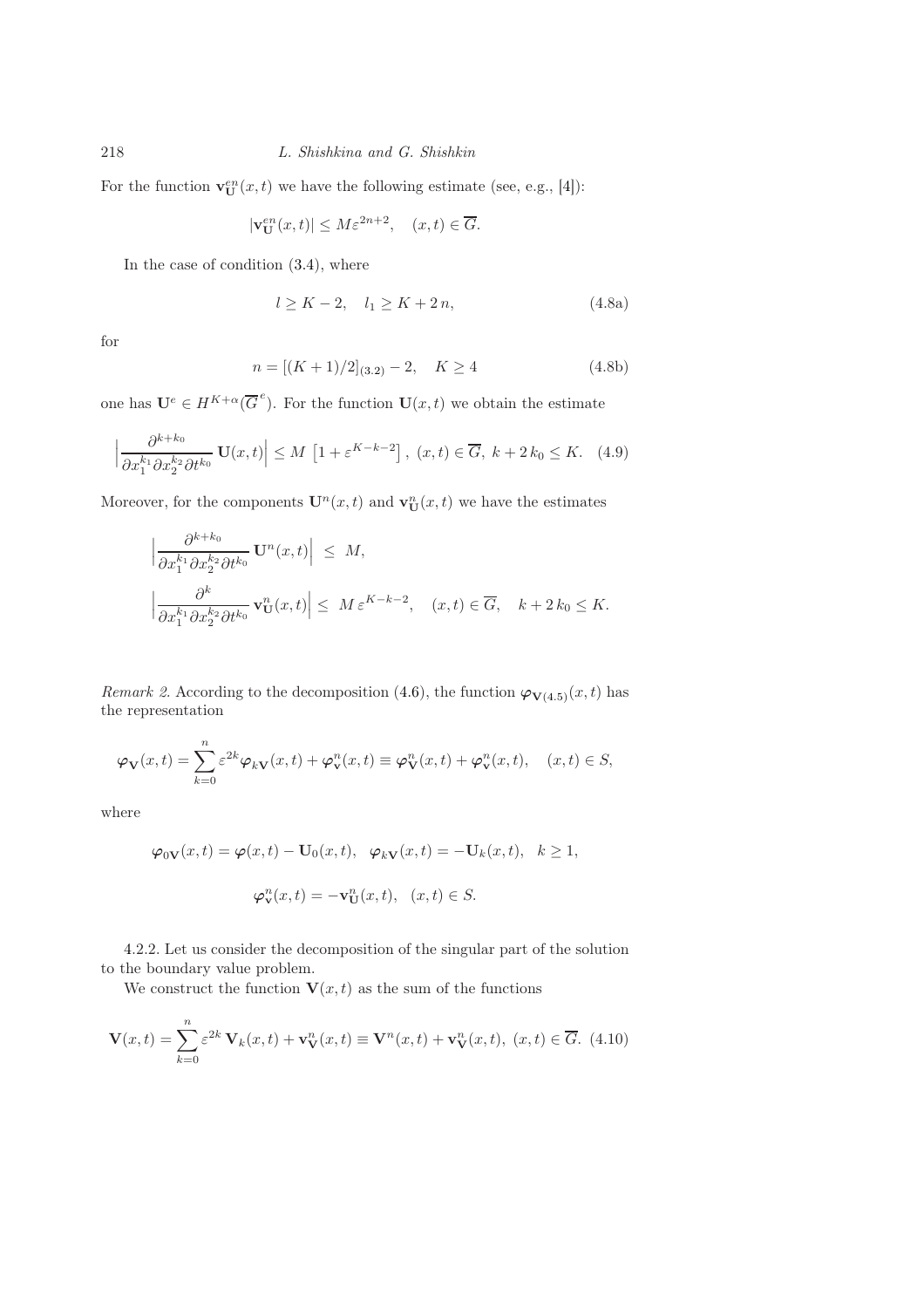The functions  $\mathbf{V}_k(x,t), (x,t) \in \overline{G}$ , i.e., components of the singular part of the problem solution, are solutions of the problems

$$
L_{(4.11)} \mathbf{V}_0(x,t) = \mathbf{g}(x,t, \mathbf{U}_0(x,t) + \mathbf{V}_0(x,t)) - \mathbf{g}(x,t, \mathbf{U}_0(x,t)), \quad (x,t) \in G,
$$
  
\n
$$
\mathbf{V}_0(x,t) = \varphi_{0\mathbf{V}}(x,t), \qquad (x,t) \in S;
$$
  
\n
$$
L_{(4.11)} \mathbf{V}_k(x,t) = \varepsilon^{-2} \{L_{(4.11)} - L_{(4.4)}\} \mathbf{V}_{k-1}(x,t)
$$
 (4.11)

 $+\varepsilon^{-2k}$  $\mathbf{g}\left(x,t,\right)$  $k_1=0$  $\varepsilon^{2k_1} \left[ \mathbf{U}_{k_1}(x,t) \!+\! \mathbf{V}_{k_1}(x,t) \right]$  $-\mathbf{g}^e\left(x,t,\sum\right)^k$  $\varepsilon^{2k_1} \mathbf{U}_{k_1}(x,t) +$  $\sum_{ }^{k-1}$  $\varepsilon^{2k_1} \mathbf{V}_{k_1}(x,t)$ ,  $(x,t) \in G$ ,

<span id="page-8-0"></span> $k_1=0$ 

 $\mathbf{V}_k(x,t) = \boldsymbol{\varphi}_{k\mathbf{V}}(x,t), \qquad (x,t) \in S, \quad k > 0,$ 

 $k_1=0$ 

where

$$
L_{(4.11)} \equiv \varepsilon^2 \begin{pmatrix} \frac{\partial}{\partial x_1} \left( a_1^1(x, t) \frac{\partial}{\partial x_1} \right) & 0 \\ 0 & \frac{\partial}{\partial x_1} \left( a_1^2(x, t) \frac{\partial}{\partial x_1} \right) \end{pmatrix} - C(x, t) - P(x, t) \frac{\partial}{\partial t}.
$$

Under the conditions [\(3.4\)](#page-4-2), [\(4.8\)](#page-7-1), applying a technique similar to one given in [\[16\]](#page-17-5), we obtain the estimate

<span id="page-8-1"></span>
$$
\left| \frac{\partial^{k+k_0}}{\partial x_1^{k_1} \partial x_2^{k_2} \partial t^{k_0}} \mathbf{V}(x, t) \right| \leq M \left( \varepsilon^{-k_1} + \varepsilon^{K-k_1} \right) \exp \left( -m \varepsilon^{-1} r(x, \Gamma) \right),
$$
  

$$
(x, t) \in \overline{G}, \quad k+2 \, k_0 \leq K. \tag{4.12}
$$

Here  $r(x, \Gamma)$  is the distance from the point x to the boundary  $\Gamma$ , and m is an arbitrary constant from the interval  $(0, m_0)$ , where  $m_0 = c_0^{1/2} (1 - m_{(2.3)})^{1/2}$  $m_0 = c_0^{1/2} (1 - m_{(2.3)})^{1/2}$  $m_0 = c_0^{1/2} (1 - m_{(2.3)})^{1/2}$ , for  $c_0 = c_{0(2.3)}$  $c_0 = c_{0(2.3)}$  $c_0 = c_{0(2.3)}$ .

<span id="page-8-2"></span>Theorem 2. *Let the data of the boundary value problem* [\(2.2\)](#page-3-2)*,* [\(2.1\)](#page-3-1) *satisfy the conditions* [\(3.4\)](#page-4-2)*,* (4.8*), where*  $K > 4$ *. Then the solution components*  $U(x, t)$ and  $V(x, t)$  *in the decomposition* [\(4.3\)](#page-5-1) *satisfy the estimates* [\(4.9\)](#page-7-3) *and* [\(4.12\)](#page-8-1)*.* 

<span id="page-8-3"></span>*Remark 3.* In the case when the condition [\(2.3b\)](#page-3-2) is violated, we pass in the problem [\(2.2\)](#page-3-2), [\(2.1\)](#page-3-1) from the function  $\mathbf{u}(x,t)$  to the function  $\mathbf{u}^*(x,t)$ ,  $\mathbf{u}(x,t)$  =  $\mathbf{u}^*(x,t) \exp(\alpha t)$ . We choose the value  $\alpha$  sufficiently large so as to satisfy the condition

$$
\Psi^{i}(x,t;\,\alpha) \equiv \alpha p_{0} + c^{ii}(x,t) - g^{i}_{i}(x,t) \geq c_{0},
$$
  
\n
$$
m\Psi^{i}(x,t;\,\alpha) \geq |c^{ij}(x,t)| + g^{i}_{j}(x,t), \quad (x,t) \in \overline{G}, \quad i, j = 1,2, \quad i \neq j,
$$

where  $c_0 > 0$ , m is an arbitrary constant that satisfies the condition  $m < 1$  and  $p_0 = p_{0(2,3)}$ . Estimating the function  $\mathbf{u}^*(x,t)$  and its components, we return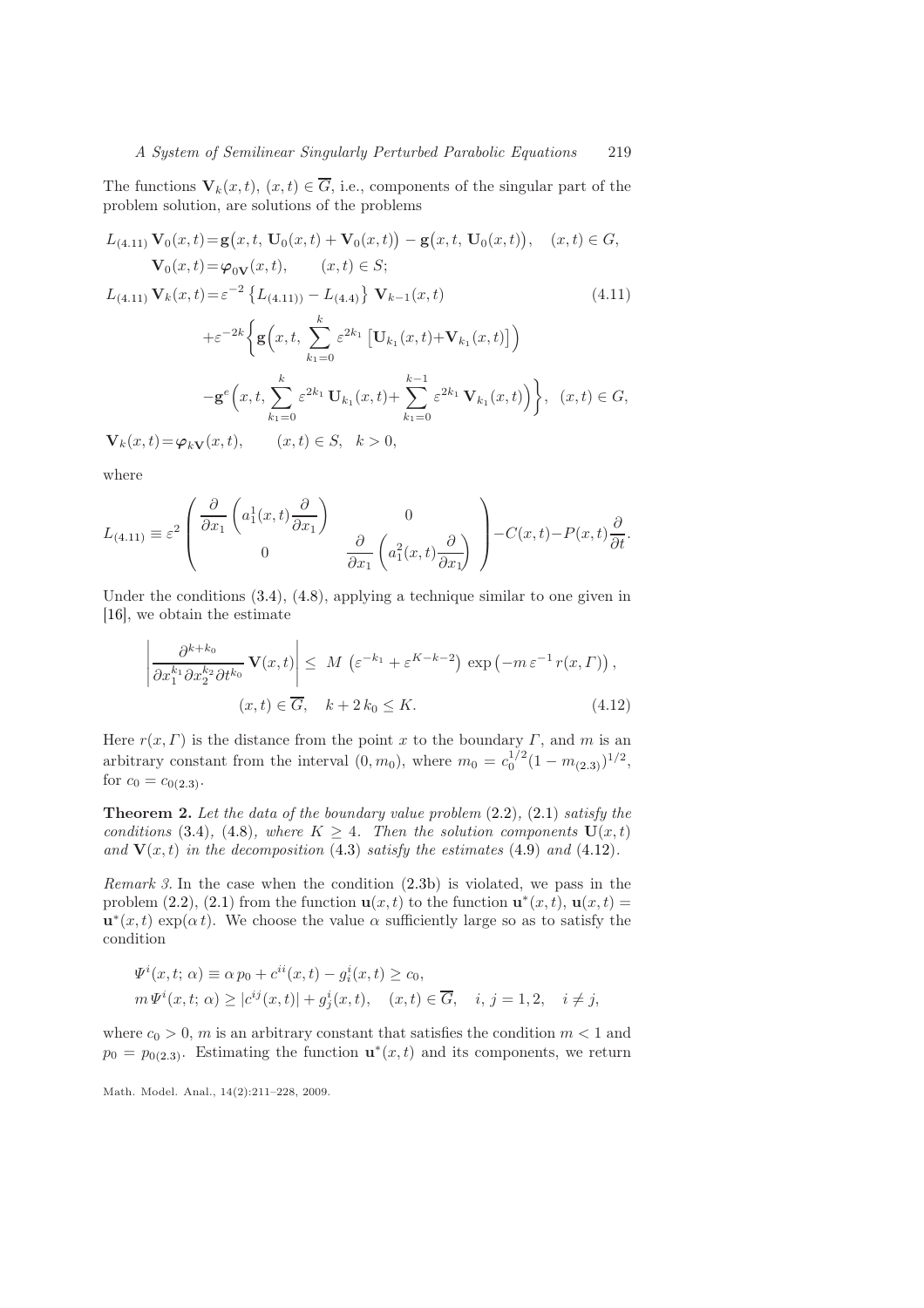to the function  $\mathbf{u}(x, t)$ . It is not difficult to verify that constants m and M in an estimate of type [\(4.12\)](#page-8-1), which is obtained for the function  $V(x, t)$  in that case, depend on  $\alpha$ . Moreover, the constant  $m = m(\alpha)$  can be chosen arbitrary sufficiently small, and the constant  $M = M(\alpha)$  grows as  $\alpha \to \infty$ . Thus, the statement of Theorem [2](#page-8-2) is preserved also in the case when the condition [\(2.3b\)](#page-3-2) is violated.

#### <span id="page-9-0"></span>5 Finite Difference Scheme for Problem [\(2.2\)](#page-3-2), [\(2.1\)](#page-3-1)

[5.](#page-9-0)1. When constructing a finite difference scheme for the problem [\(2.2\)](#page-3-2), [\(2.1\)](#page-3-1), we use the *integro-interpolational method* (see, e.g., [\[8\]](#page-17-6)). On the set  $\overline{G}$  we introduce the grid

$$
\overline{G}_h = \overline{D}_h \times \overline{\omega}_0, \quad \overline{D}_h = \overline{\omega}_1 \times \omega_2.
$$
 (5.1)

Here  $\overline{\omega}_1$  and  $\omega_2$  are meshes on the interval [0, d] and on the  $x_2$ -axis;  $\overline{\omega}_0$  is a mesh on the interval  $[0, T]$ ; all meshes are, in general, arbitrary nonuniform. Set  $h_s^i = x_s^{i+1} - x_s^i$  with  $x_1^i, x_1^{i+1} \in \overline{\omega}_1$  and  $x_2^i, x_2^{i+1} \in \omega_2$ ;  $h_s = \max_i h_s^i$ ,  $h = \max_s h_s, \ s = 1, 2; \ h_t^k = t^{k+1} - t^k \text{ with } t^k, t^{k+1} \in \overline{\omega}_0, \ h_t = \max_k h_t^k.$ Assume that the conditions  $h \leq MN^{-1}$  and  $h_t \leq MN_0^{-1}$  are satisfied, where  $N = \min_s N_s$  for  $s = 1, 2, N_1 + 1$  and  $N_0 + 1$  are the numbers of nodes in the meshes  $\overline{\omega}_1$  and  $\overline{\omega}_0$ , respectively;  $N_2 + 1$  is the minimal number of nodes in the mesh  $\omega_2$  in the unit interval.

On the grid  $\overline{G}_h$  for the solution of the problem, we use the nonlinear difference scheme

$$
A\mathbf{z}(x,t) = \mathbf{g}(x,t, \mathbf{z}(x,t)), (x,t) \in G_h,
$$
  

$$
\mathbf{z}(x,t) = \boldsymbol{\varphi}(x,t), (x,t) \in S_h.
$$
 (5.2a)

Here

$$
G_h = G \cap \overline{G}_h, \quad S_h = S \cap \overline{G}_h,
$$
  
\n
$$
\Lambda \mathbf{z}(x, t) \equiv \varepsilon^2 \Lambda_2 \mathbf{z}(x, t) - C(x, t) \mathbf{z}(x, t) - P(x, t) \delta_{\overline{t}} \mathbf{z}(x, t),
$$
  
\n
$$
\Lambda_2 = \begin{pmatrix} \Lambda_2^1 & 0 \\ 0 & \Lambda_2^2 \end{pmatrix}, \quad \Lambda_2^k = \delta_{\widehat{x1}} \big( a_{1, i-1/2}^k(x, t) \delta_{\overline{x1}} \big) + \delta_{\widehat{x2}} \big( a_{2, r-1/2}^k(x, t) \delta_{\overline{x2}} \big),
$$
  
\n
$$
k = 1, 2, \qquad \mathbf{z}(x, t) = \big( z^1(x, t), z^2(x, t) \big)^T, \quad (x, t) \in \overline{G}_h,
$$

where

$$
\delta_{\widehat{x1}}\big(a_{1,i-1/2}^k(x,t)\,\delta_{\overline{x1}}\,\mathbf{z}(x,t)\big),\quad \delta_{\widehat{x2}}\big(a_{2,r-1/2}^k(x,t)\,\delta_{\overline{x2}}\,\mathbf{z}(x,t)\big),
$$
  

$$
\delta_{\overline{x}\overline{s}}\,\mathbf{z}(x,t),\quad \delta_{xs}\,\mathbf{z}(x,t),\quad s=1,2,\quad \delta_{\overline{t}}\,\mathbf{z}(x,t)
$$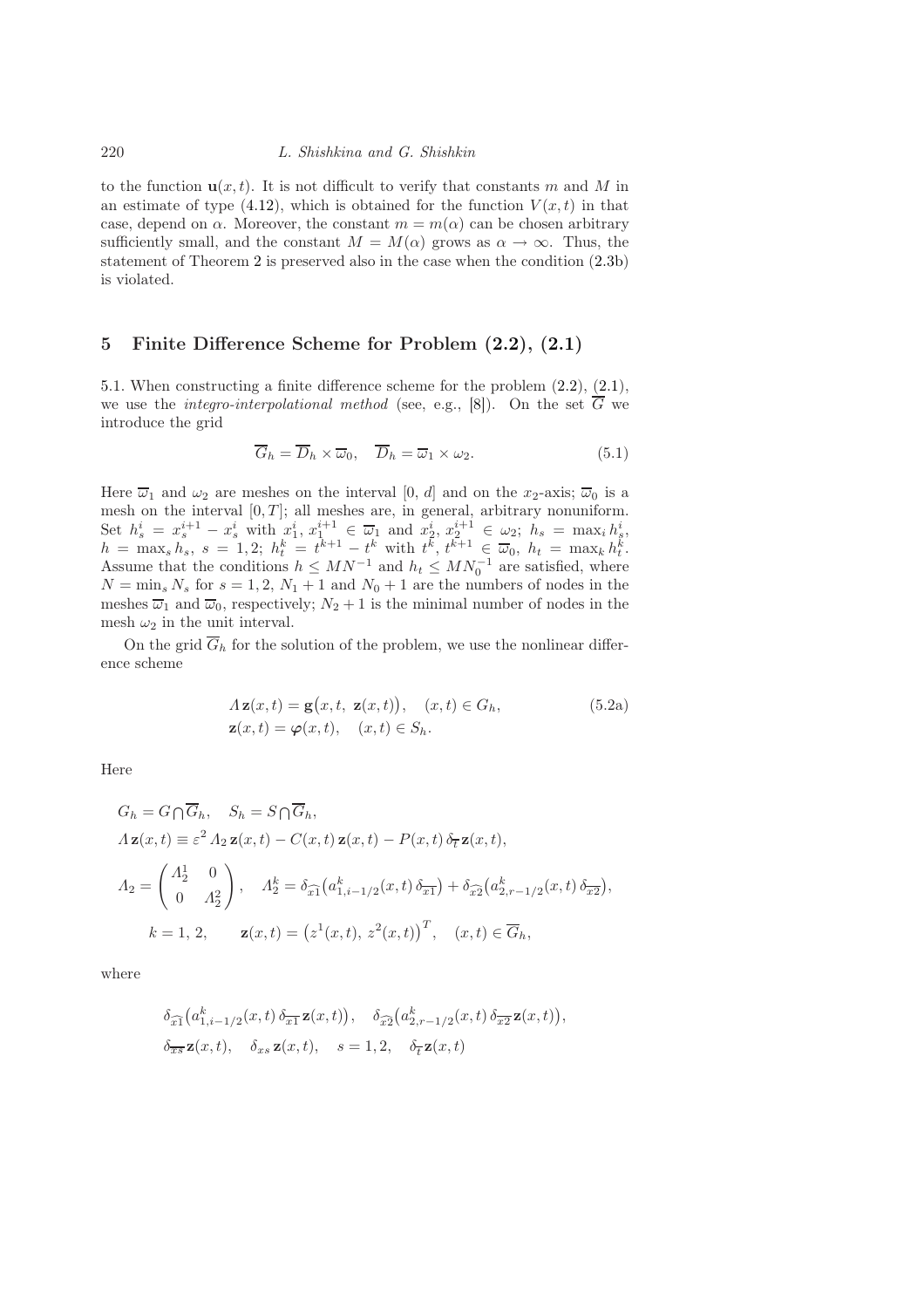,

are difference derivatives defined as [\[8\]](#page-17-6):

$$
\delta_{x1} \mathbf{z}(x,t) = \frac{\mathbf{z}(x_1^{i+1}, x_2, t) - \mathbf{z}(x,t)}{h_1^i}, \quad \delta_{\overline{x1}} \mathbf{z}(x,t) = \frac{\mathbf{z}(x,t) - \mathbf{z}(x_1^{i-1}, x_2, t)}{h_1^{i-1}}
$$
\n
$$
\delta_{\widehat{x1}}(a_{1,i-1/2}^k(x,t) \delta_{\overline{x1}} \mathbf{z}(x,t))
$$
\n
$$
= 2 \frac{a_1^k(x_{1,i+1/2}, x_2, t) \delta_{x1} \mathbf{z}(x,t) - a_1^k(x_{1,i-1/2}, x_2, t) \delta_{\overline{x1}} \mathbf{z}(x,t)}{h_1^i + h_1^{i-1}},
$$
\n
$$
\delta_{\widehat{x2}}(a_{2,r-1/2}^k(x,t) \delta_{\overline{x2}} \mathbf{z}(x,t))
$$
\n
$$
= 2 \frac{a_2^k(x_1, x_{2,r+1/2}, t) \delta_{x2} \mathbf{z}(x,t) - a_2^k(x_1, x_{2,r-1/2}, t) \delta_{\overline{x2}} \mathbf{z}(x,t)}{h_2^i + h_2^{i-1}},
$$
\n
$$
\delta_{\overline{t}} \mathbf{z}(x,t) = (h_t^{j-1})^{-1} [\mathbf{z}(x,t) - \mathbf{z}(x,t^{j-1})], \quad (x,t) = (x_1^i, x_2^r, t^j) \in G_h,
$$
\n
$$
x_{1,i+1/2} = 2^{-1} (x_1^i + x_1^{i+1}), \quad x_{1,i-1/2} = 2^{-1} (x_1^i + x_1^{i-1}),
$$
\n
$$
x_{2,r+1/2} = 2^{-1} (x_2^r + x_2^{r+1}), \quad x_{2,r-1/2} = 2^{-1} (x_2^r + x_2^{r-1}), \quad k = 1, 2.
$$

In a scalar form, the finite difference scheme takes the form

$$
Ai \mathbf{z}(x,t) = gi(x,t, \mathbf{z}(x,t)), \qquad (x,t) \in G_h,
$$
  
\n
$$
zi(x,t) = \varphii(x,t), \qquad (x,t) \in S_h, \quad i = 1,2.
$$
\n(5.2b)

Here the operators  $\Lambda^i$ ,  $i = 1, 2$  are defined by the following relations:

$$
A^{i} \mathbf{z}(x,t) \equiv \varepsilon^{2} A_{2}^{i} z^{i}(x,t) - \sum_{j=1,2} c^{ij}(x,t) z^{j}(x,t) - p^{i}(x,t) \delta_{\overline{t}} z^{i}(x,t).
$$
 (5.2c)

Note that the discrete function

$$
w_{1h}^{k}(x_{1,i+1/2}, x_2, t) = -\varepsilon^2 a_1^{k}(x_{1,i+1/2}, x_2, t) \, \delta_{x1} \, z^k(x, t),
$$

$$
(x, t) = (x_1^i, x_2, t) \in G_h, \quad x_1^i, x_1^{i+1} \in \overline{\omega}_1, \quad k = 1, 2
$$

corresponds to a diffusion "flux" of the k-th substance along the  $x_1$ -axis at the point  $(x_{1,i+1/2}, x_2, t)$ , which is the middle point between the nodes  $(x_1^i, x_2, t)$ and  $(x_1^{i+1}, x_2, t)$  in the set  $\overline{G}_h$ . Analogously, the discrete function

$$
w_{2h}^k(x_2, x_{2,r+1/2}, t) = -\varepsilon^2 a_2^k(x_1, x_{2,r+1/2}, t) \, \delta_{x2} \, z^k(x, t),
$$
  

$$
(x, t) = (x_1, x_{2,r+1/2}, t) \in G_h, \quad x_2^r, x_2^{r+1} \in \overline{\omega}_2, \quad k = 1, 2
$$

corresponds to a diffusion "flux" of the k-th substance along the  $x_2$ -axis in the point  $(x_1, x_{2,r+1/2}, t)$ , which is the middle point between the nodes  $(x_1, x_2, t)$ and  $(x_1, x_2^{r+1}, t)$  in the set  $\overline{G}_h$ .

In the difference scheme  $(5.2)$ ,  $(5.1)$ , the first-order difference derivatives in  $x_s$  of the component  $z^k(x,t)$  are used. They approximate the first-order differential derivatives  $(\partial/\partial x_s)u^k(x,t)$  in the "middle" points of the mesh  $\overline{\omega}_s$ with the second order of accuracy with respect to the mesh interval, which includes this "middle" point.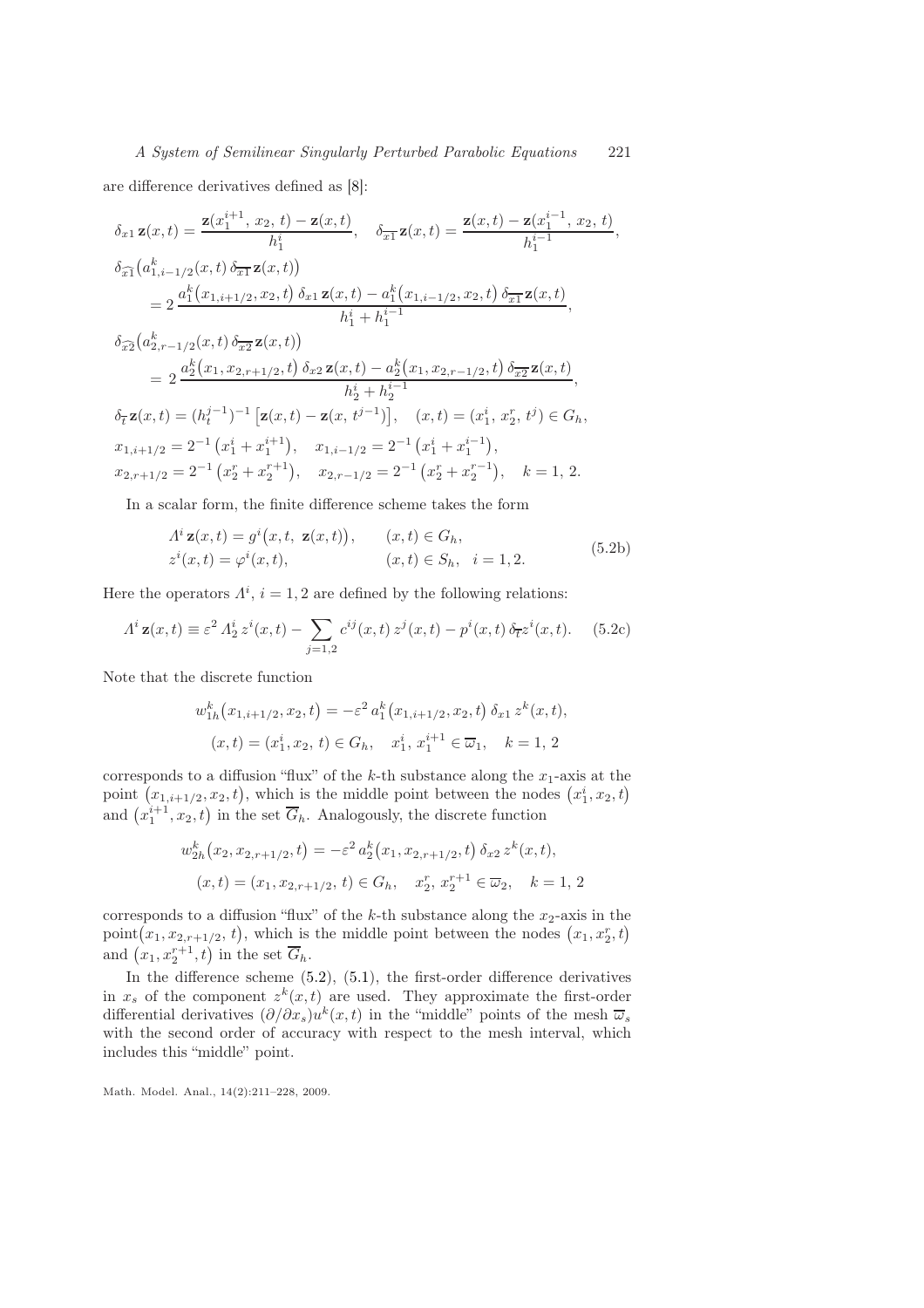[5.](#page-9-0)2. We write the grid equation from [\(5.2\)](#page-11-0) in the node  $(x,t) = (x_1^{i_1}, x_2^{i_2}, t) \in$  $\mathcal{G}_h$  in the following form:

<span id="page-11-4"></span><span id="page-11-1"></span>
$$
\left\{ \left[ -w_{1h}^{k}(x_{1,i_{1}+1/2}, x_{2}^{i_{2}}, t) + w_{1h}^{k}(x_{1,i_{1}-1/2}, x_{2}^{i_{2}}, t) \right] \Delta x_{2} \right\}
$$
(5.3a)  
+
$$
\left[ -w_{2h}^{k}(x_{1}^{i_{1}}, x_{2,i_{2}+1/2}, t) + w_{2h}^{k}(x_{1}^{i_{1}}, x_{2,i_{2}-1/2}, t) \right] \Delta x_{1} \right\} \Delta t
$$
+
$$
\left\{ -\sum_{j=1,2} c^{kj}(x, t) z^{j}(x, t) - g^{k}(x, t, \mathbf{z}(x, t)) \right\} \Delta F(x) \Delta t
$$
+
$$
\left\{ -p(x, t) \left[ z^{k}(x, t) - z^{k}(x, \breve{t}) \right] \right\} \Delta F(x) = 0, \quad k = 1, 2.
$$

Here

<span id="page-11-0"></span>
$$
w_{1h}^k(x_{1,i_1+1/2}, x_2^{i_2}, t) = -\varepsilon^2 a_1^k(x_{1,i_1+1/2}, x_2^{i_2}, t) \, \delta_{x1} z^k(x, t),
$$
  
\n
$$
w_{2h}^k(x_1^{i_1}, x_{2,i_2+1/2}, t) = -\varepsilon^2 a_2^k(x_1^{i_1}, x_{2,i_2+1/2}, t) \, \delta_{x2} z^k(x, t).
$$
\n
$$
(5.3b)
$$

In the equations  $(5.3a)$ ,  $(5.3b)$ :

$$
\Delta x_1 = x_{1,i_1+1/2} - x_{1,i_1-1/2}, \quad \Delta x_2 = x_{2,i_2+1/2} - x_{2,i_2-1/2},
$$
  

$$
\Delta F(x) = \Delta x_1 \Delta x_2, \quad \Delta t = t - \check{t} = t^j - t^{j-1}, \quad t^j, t^{j-1} \in \overline{\omega}_0,
$$

 $w_{1h}^k(x_{1,i_1+1/2}, x_2^{i_2}, t) \triangle x_2 \triangle t$  is the diffusion "flux" of the component  $z^k$  along the  $x_1$ -axis through the right side of the rectangle

<span id="page-11-2"></span>
$$
\overline{D}^{1} = [x_{1,i_1-1/2}, x_{1,i_1+1/2}] [x_{2,i_2-1/2}, x_{2,i_2+1/2}] \qquad (5.4)
$$

for the time interval  $\triangle t = t^{j-1} - t^j$ . Analogously,  $w_{2h}^k(x_1^{i_1}, x_{2,i_2+1/2}, t) \triangle x_1 \triangle t$ is the diffusion "flux"  $z^k$  along the  $x_2$ -axis through the lower side of the rectangle [\(5.4\)](#page-11-2).

The equation [\(5.3a\)](#page-11-1) corresponds to a *conservation law* with respect to the spatial variables (see [\[8\]](#page-17-6)) for the equation [\(2.2c\)](#page-3-4) for an elementary volume in  $\overline{G}$  generated by the flux grid [\[8\]](#page-17-6) in  $x_1, x_2$ 

<span id="page-11-3"></span>
$$
\overline{G}_h^a = \omega_1^a \times \omega_2^a \times \overline{\omega}_0,\tag{5.5}
$$

where  $\overline{\omega}_0 = \overline{\omega}_{0(5.1)}$  $\overline{\omega}_0 = \overline{\omega}_{0(5.1)}$  $\overline{\omega}_0 = \overline{\omega}_{0(5.1)}$ ,  $\omega_1^a$  is the flux mesh on the interval  $[0, d]$  on the x<sub>1</sub>-axis with the nodes

$$
x_{1,1/2}, x_{1,1+1/2}, \ldots, x_{1,i_1+1/2}, \ldots, x_{1,N-1/2},
$$

and  $\omega_2^a$  is the flux mesh on the  $x_2$ -axis with the nodes

$$
\ldots, x_{2, i_2-1/2}, x_{2, i_2+1/2}, x_{2, i_2+3/2}, \ldots
$$

Here

$$
x_{1, i_1+1/2} = 2^{-1} (x_1^{i_1} + x_1^{i_1+1}), \quad x_1^{i_1}, x_1^{i_1+1} \in \overline{\omega}_1,
$$
  

$$
x_{2, i_2+1/2} = 2^{-1} (x_2^{i_2} + x_2^{i_2+1}), \quad x_2^{i_2}, x_2^{i_2+1} \in \overline{\omega}_2.
$$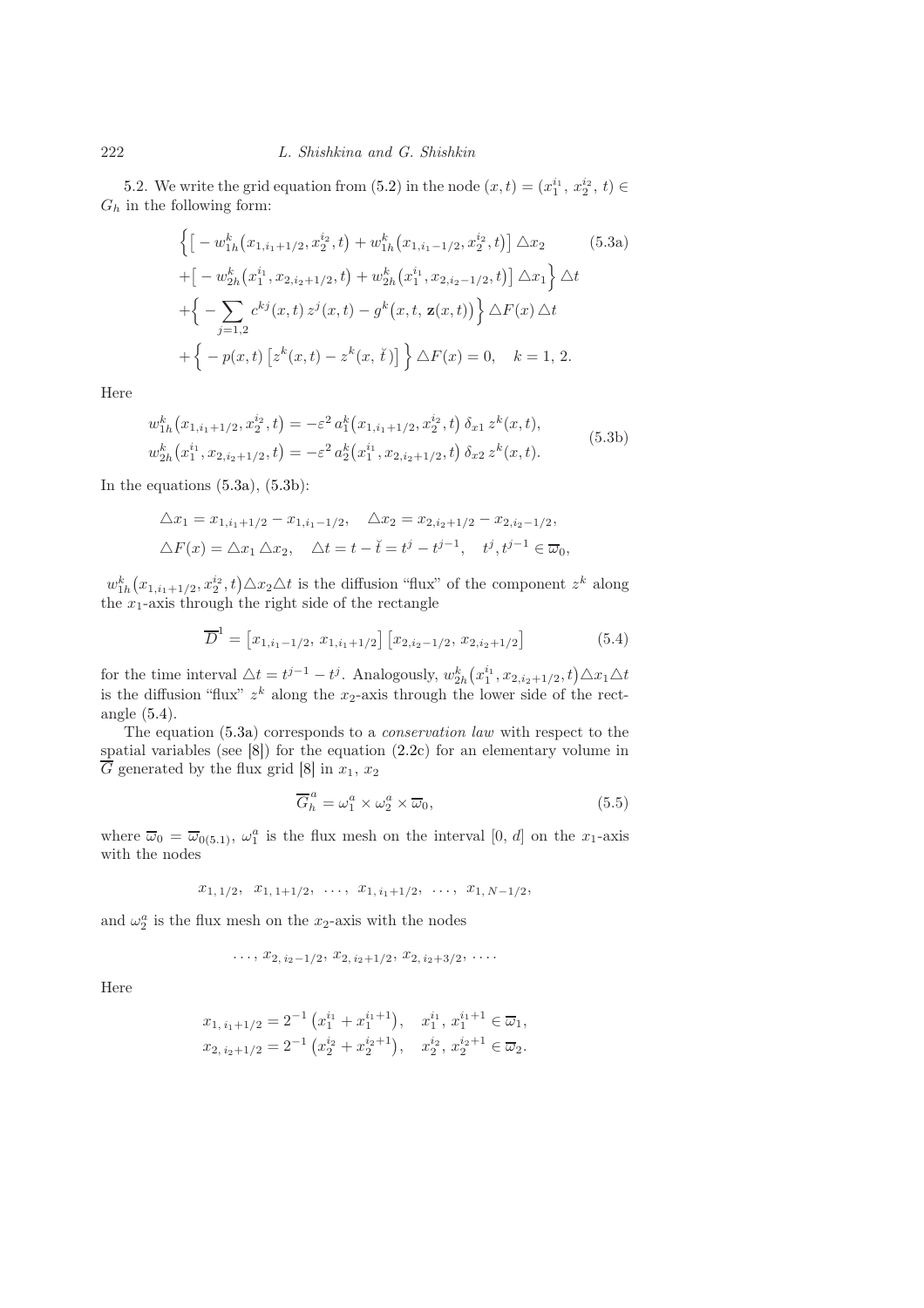The fluxes  $w_{1h}^k(x,t)$  and  $w_{2h}^k(x,t)$  are defined, respectively, on the flux grids  $\overline{G}_{1i}^{\,a}$  $\frac{a}{1h}$  in  $x_1$  and  $\overline{G}_{2h}$  $\sum_{2h}^{a}$  in  $x_2$ , where

<span id="page-12-2"></span>
$$
\overline{G}_{1h}^a = \omega_1^a \times \omega_2 \times \overline{\omega}_0 \quad \text{and} \quad \overline{G}_{2h}^a = \overline{\omega}_1 \times \omega_2^a \times \overline{\omega}_0. \tag{5.6}
$$

By summing up equations [\(5.3a\)](#page-11-1) corresponding to nodes from  $G_h$  on the rectangle

<span id="page-12-0"></span>
$$
\overline{D}^2 = [x_{1,i_1-1/2}, x_{1,i_1+k_1+1/2}] [x_{2,i_2-1/2}, x_{2,i_2+k_2+1/2}] \tag{5.7}
$$

for  $t = t^j$ , where

$$
x_{1,i_1-1/2}, \ldots, x_{1,i_1+k_1+1/2} \in \omega_1^a
$$
 and  $x_{2,i_2-1/2}, \ldots, x_{2,i_2+k_2+1/2} \in \omega_2^a$ 

with  $k_1, k_2 \geq 1$ , we obtain a relation between the fluxes  $w_{1h}(x, t)$  and  $w_{2h}(x, t)$ on the sides of the rectangle  $\overline{D}_0^2$  $\int_{(5.7)}^{2}$  $\int_{(5.7)}^{2}$  $\int_{(5.7)}^{2}$  for  $t = t^j$  and the effective sources acting in nodes of the grid  $D_h$  inside the rectangle  $\overline{D}^2$ . The effective sources include the sources  $\mathbf{g}(x,t, \mathbf{z}(x,t))$  and also the terms  $C(x,t)$   $\mathbf{z}(x,t)$  and

$$
P(x,t) \ (\triangle t)^{-1} [\mathbf{z}(x,t) - \mathbf{z}(x, t^{j-1})],
$$

where  $x \in D^2 \cap \overline{D}_h$ .

By summing up equations [\(5.3a\)](#page-11-1) with respect to the nodes of the parallelepiped  $\overline{G}^2 = \overline{D}^2 \times T^2$ , where  $\overline{D}^2 = \overline{D}^2_{(5.7)}$  $\overline{D}^2 = \overline{D}^2_{(5.7)}$  $\overline{D}^2 = \overline{D}^2_{(5.7)}$  and  $T^2 = [t^j, t^{j+l}]$  with  $l \ge 1$ , under the condition

<span id="page-12-1"></span>
$$
P(x,t) = P(x), \quad (x,t) \in \overline{G}, \tag{5.8}
$$

we obtain a relation between the fluxes  $w_{1h}(x, t)$  and  $w_{2h}(x, t)$  on the lateral faces of the parallelepiped  $\overline{G}^2$ , the values  $\mathbf{z}(x,t)$  on the upper and lower faces of the parallelepiped  $\overline{G}^2$  and effective sources involving  $f(x, t)$  and  $C(x, t) z(x, t)$ in nodes of the grid  $G_h$  inside the parallelepiped  $\overline{G}^2$ .

Thus, taking into account the corresponding source terms, the difference scheme [\(5.2\)](#page-11-0), [\(5.1\)](#page-11-1) is *conservative* [\[8\]](#page-17-6) for subsets from G generated by rectangular cells-parallelepipeds that have nodes from the set  $G^a_{h(5.5)}$  $G^a_{h(5.5)}$  $G^a_{h(5.5)}$  as vertexes. The scheme belongs to conservative in spatial variables on the temporal levels  $t = t<sup>j</sup>$  on G, and under the condition [\(5.8\)](#page-12-1) it belongs to conservative in spatial and temporal variables on the whole set  $G$ . Note that in the case of the scheme  $(5.2)$ ,  $(5.1)$  the grid  $G_{h(5.5)}^a$  $G_{h(5.5)}^a$  $G_{h(5.5)}^a$  is only an auxiliary grid with respect to which the conservation property is revealed.

We call all discrete equations [\(5.3\)](#page-11-4) connecting the functions  $\mathbf{z}(x,t)$ ,  $\mathbf{w}_{1h}(x,t)$ and  $\mathbf{w}_{2h}(x,t)$  that are defined, respectively, on the grids  $G_{h(5,1)}$ ,  $G^{\alpha}_{1h(5,6)}$  and  $\overline{G}^a_2$  $\mathcal{L}_{2h(5.6)}^{a}$  $\mathcal{L}_{2h(5.6)}^{a}$  $\mathcal{L}_{2h(5.6)}^{a}$  the conservative flux difference scheme [\(5.3\)](#page-11-4), [\(5.1\)](#page-11-1), [\(5.6\)](#page-12-2), and we call the function  $\mathbf{z}(x, t)$ ,  $(x, t) \in \overline{G}_h$  the solution of this scheme.

[5.](#page-9-0)3. When investigating convergence of the difference scheme [\(5.2\)](#page-11-0), [\(5.1\)](#page-11-1), a maximum principle is used [\[8\]](#page-17-6). We assume that the solution of the boundary value problem [\(2.2\)](#page-3-2), [\(2.1\)](#page-3-1) satisfies the estimates of Theorem [1.](#page-5-2) Note that the operators

<span id="page-12-3"></span>
$$
A_{(5.9)}^i \equiv \varepsilon^2 A_2^i - c^{ii}(x, t) - p^i(x, t) \, \delta_{\overline{t}}, \quad (x, t) \in G_h, \quad i = 1, 2. \tag{5.9}
$$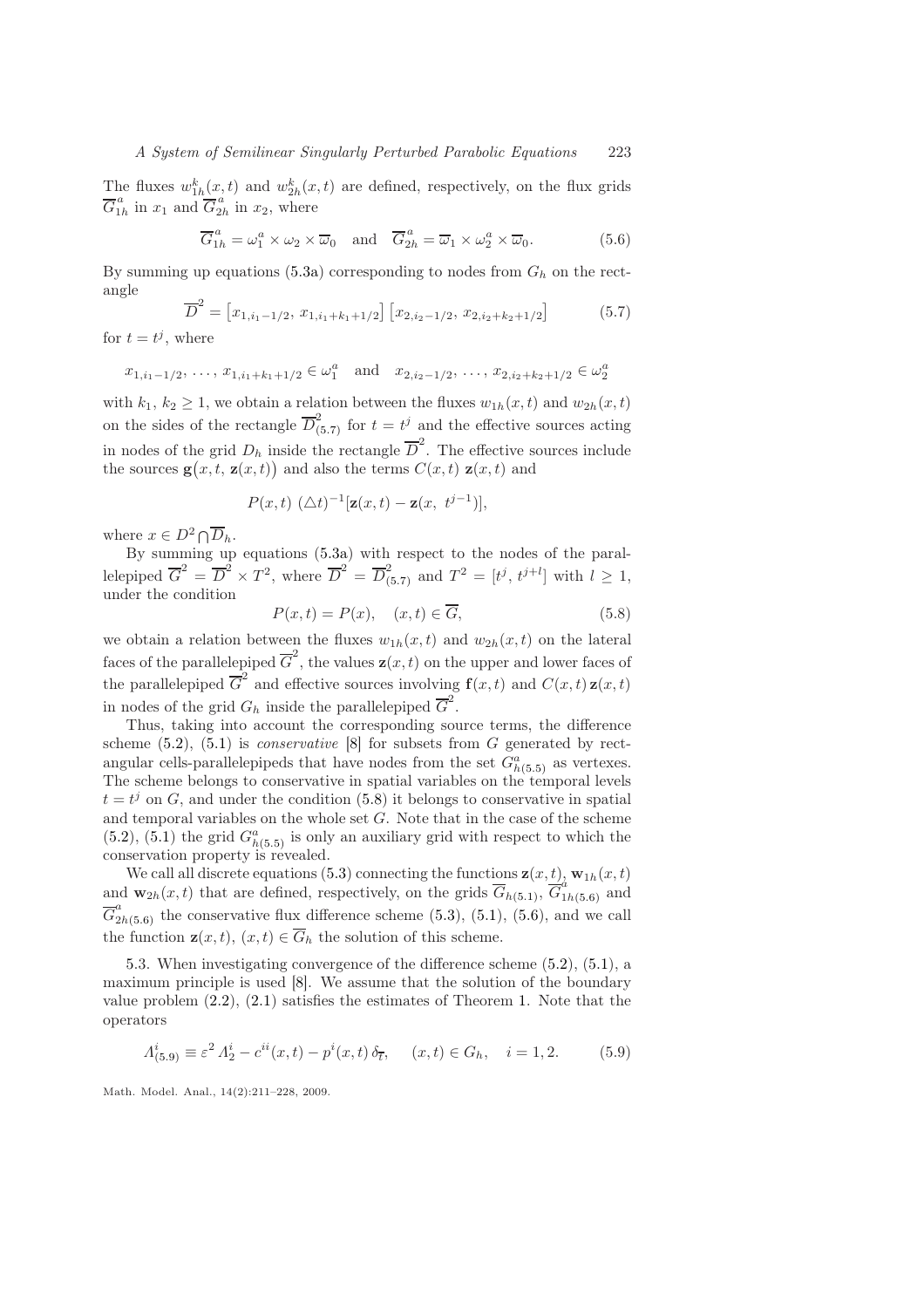in [\(5.2c\)](#page-11-4) are monotone [\[8\]](#page-17-6). Taking into account the estimate

$$
\left| z^{i}(x,t) \right| \leq m \max_{\overline{G}_{h}} \left| z^{3-i}(x,t) \right| + M \left[ \max_{\overline{G}_{h}} \left| g^{i}(x,t, 0) \right| + \max_{S_{h}} \left| \varphi^{i}(x,t) \right| \right],
$$
  

$$
(x,t) \in \overline{G}_{h}, \quad i = 1,2,
$$

where  $m < 1$  by virtue of  $(2.3)$ , we obtain the estimate

$$
|\mathbf{z}(x,t)| \leq M \left[ \max_{\overline{G}_h} |\mathbf{g}(x,t, \mathbf{0})| + \max_{S_h} |\varphi(x,t)| \right], \quad (x,t) \in \overline{G}_h.
$$

Taking into account the *a priori* estimates of the solution to the problem  $(2.2)$ ,  $(2.1)$  and using the monotonicity of the operator  $\Lambda^i_{(5.9)}$  $\Lambda^i_{(5.9)}$  $\Lambda^i_{(5.9)}$ , for the solution of the difference scheme  $(5.2)$ ,  $(5.1)$  we establish the estimate

$$
|\mathbf{u}(x,t) - \mathbf{z}(x,t)| \leq M [(\varepsilon + N^{-1})^{-1} N^{-1} + N_0^{-1}], \quad (x,t) \in \overline{G}_h.
$$
 (5.10)

On the uniform grid

<span id="page-13-3"></span><span id="page-13-2"></span><span id="page-13-1"></span>
$$
\overline{G}_h = \overline{D}_h \times \overline{\omega}_0 \tag{5.11}
$$

we obtain the estimate

$$
|\mathbf{u}(x,t) - \mathbf{z}(x,t)| \leq M \left[ (\varepsilon + N^{-1})^{-2} N^{-2} + N_0^{-1} \right], (x,t) \in \overline{G}_h^u.
$$
 (5.12)

<span id="page-13-4"></span>Theorem 3. *Assume that the solution of the boundary value problem* [\(2.2\)](#page-3-2)*,*  $(2.1)$  *satisfies the estimates of Theorem* [1](#page-5-2)*, where*  $K = 4$ *. Then the difference scheme* [\(5.2\)](#page-11-0), [\(5.1\)](#page-11-1) *converges under the condition*  $N^{-1} = o(\varepsilon)$ *. The solution of the scheme* [\(5.2\)](#page-11-0)*,* [\(5.1\)](#page-11-1) (*of the scheme* [\(5.2\)](#page-11-0)*,* [\(5.11\)](#page-13-1)) *satisfies the estimate* [\(5.10\)](#page-13-2) (*the estimate* [\(5.12\)](#page-13-3))*.*

### <span id="page-13-0"></span>6 Special Finite Difference Schemes

[6.](#page-13-0)1. From the estimates of Theorem [2](#page-8-2) it follows that the derivatives of the solution in a neighbourhood of the boundary  $S<sup>L</sup>$  increase without bound as the parameter  $\varepsilon$  tends to zero. In the case of the boundary value problem [\(2.2\)](#page-3-2), [\(2.1\)](#page-3-1), the boundary layer is sufficiently simple. To solve the boundary value problem, we apply a piecewise-uniform grid that condenses in a neighbourhood of the boundary.

Let us construct a special finite difference scheme for the problem  $(2.2)$ ,  $(2.1)$ . On the set  $\overline{G}$  we introduce the grid

$$
\overline{G}_h = \overline{D}_h \times \overline{\omega}_0, \quad \overline{D}_h = \overline{D}_h^S = \overline{\omega}_1^S \times \omega_2,
$$
\n(6.1)

where  $\overline{\omega}_0 = \overline{\omega}_{0(5.11)}, \omega_2 = \omega_{2(5.11)}, \overline{\omega}_1^S = \overline{\omega}_1^S(\sigma)$  $\overline{\omega}_0 = \overline{\omega}_{0(5.11)}, \omega_2 = \omega_{2(5.11)}, \overline{\omega}_1^S = \overline{\omega}_1^S(\sigma)$  $\overline{\omega}_0 = \overline{\omega}_{0(5.11)}, \omega_2 = \omega_{2(5.11)}, \overline{\omega}_1^S = \overline{\omega}_1^S(\sigma)$  is a piecewise-uniform mesh on the interval [0, d]. The step-size in the mesh  $\overline{\omega}_1^S$  equals  $h_1^{(1)} = 4\sigma N_1^{-1}$  on the sets  $[0, \sigma]$ ,  $[d - \sigma, d]$  and  $h_1^{(2)} = 2(d - 2\sigma)N_1^{-1}$  on the set  $[\sigma, d - \sigma]$ . The value  $\sigma$  is defined by

$$
\sigma = \sigma(\varepsilon, N_1) = \min \left[ 4^{-1} d, M \varepsilon \ln N_1 \right],
$$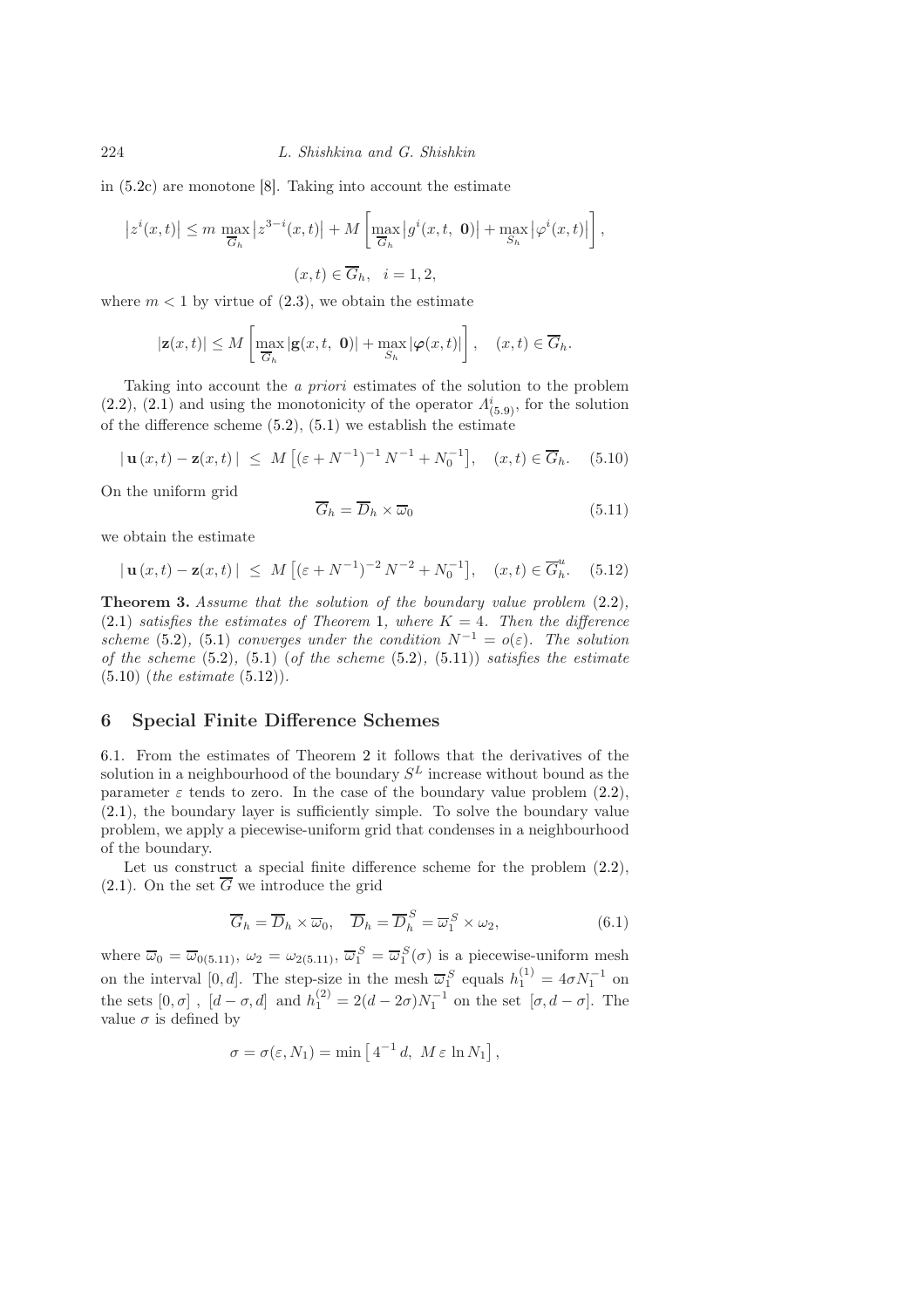where  $M = 2m_{(4.12)}^{-1}$  $M = 2m_{(4.12)}^{-1}$  $M = 2m_{(4.12)}^{-1}$ .

To solve the problem  $(2.2)$ ,  $(2.1)$  we use the conservative difference scheme

<span id="page-14-2"></span><span id="page-14-1"></span>
$$
A \mathbf{z}(x,t) = \mathbf{g}(x,t, \mathbf{z}(x,t)), \quad (x,t) \in G_h,
$$
  
\n
$$
\mathbf{z}(x,t) = \boldsymbol{\varphi}(x,t), \quad (x,t) \in S_h,
$$
\n(6.2)

where  $\Lambda = \Lambda_{(5,2)}$ ,  $G_h = G_{h(6,1)}$ . Taking into account the estimates of Theo-rem [2](#page-8-2) and the monotonicity of the operator  $\Lambda^i_{(5.9)}$  $\Lambda^i_{(5.9)}$  $\Lambda^i_{(5.9)}$ , we establish the  $\varepsilon$ -uniform convergence of the difference scheme  $(6.2)$ ,  $(6.1)$ 

$$
|\mathbf{u}(x,t) - \mathbf{z}(x,t)| \leq M \left[ N^{-2} \ln^2 N + N_0^{-1} \right], \quad (x,t) \in \overline{G}_h.
$$
 (6.3)

<span id="page-14-3"></span>Theorem 4. *Let the components in the decomposition* [\(4.3\)](#page-5-1) *of the solution to the boundary value problem* [\(2.2\)](#page-3-2)*,* [\(2.1\)](#page-3-1) *satisfy the estimates of Theorem* [2](#page-8-2) *for*  $K = 4$ *. Then the solution of the difference scheme* [\(6.2\)](#page-14-1), [\(6.1\)](#page-14-0) *converges to the solution of the boundary value problem* ε*-uniformly. The discrete solution satisfies the estimate* [\(6.3\)](#page-14-2)*.*

[6.](#page-13-0)2. In order to solve the boundary value problem  $(2.2)$ ,  $(2.1)$ , it is convenient to use a linearized difference scheme where each component  $z^1(x,t)$ and  $z^2(x,t)$  at the temporal level  $t \in \omega_0$  is found from the disjoined system of difference equations. We approximate the boundary value problem by the finite difference scheme

<span id="page-14-0"></span>
$$
\Lambda \mathbf{z}(x,t) = \mathbf{F}(\breve{\mathbf{z}}(x,t), \mathbf{g}(x,t, \breve{\mathbf{z}}(x,t))), (x,t) \in G_h,
$$
  

$$
\mathbf{z}(x,t) = \boldsymbol{\varphi}(x,t), (x,t) \in S_h.
$$
 (6.4)

Here

$$
\begin{split}\n\breve{\mathbf{z}}(x,t) &= \mathbf{z}(x, t^{k-1}), \quad (x,t) = (x, t^k) \in \overline{G}_h, \quad t^k \in \omega_0; \\
A &= A_{(6.4)}(\varepsilon) \equiv \varepsilon_2 A_2 - C_1(x,t) - P(x,t) \, \delta_{\overline{t}}, \quad A_2 = A_{2(5.2)}, \\
\mathbf{F}\left(\breve{\mathbf{z}}(x,t), \, \mathbf{g}(x,t, \, \breve{\mathbf{z}}(x,t))\right) &= C_2(x,t) \, \breve{\mathbf{z}}(x,t) + \mathbf{g}(x,t, \, \breve{\mathbf{z}}(x,t)), \\
C_1(x,t) &= \left(\begin{array}{cc} c^{11}(x,t) & 0 \\ 0 & c^{22}(x,t) \end{array}\right), \quad C_2(x,t) = \left(\begin{array}{cc} 0 & c^{12}(x,t) \\ c^{21}(x,t) & 0 \end{array}\right).\n\end{split}
$$

The components  $z^{i}(x,t)$ ,  $(x,t) \in \overline{G}_h$ ,  $i = 1,2$ , are found from the disjoined system of linear difference equations.

In scalar form, we have the difference scheme

$$
A^{1}z^{1}(x,t) \equiv \left\{ \varepsilon^{2} \sum_{s=1,2} \delta_{\widehat{x}} \left( a^{1}_{s,i-1/2}(x,t) \delta_{\overline{x}} \right) - c^{11}(x,t) - p^{1}(x,t) \delta_{\overline{t}} \right\} z^{1}(x,t)
$$
  
\n
$$
= c^{12}(x,t) z^{2}(x,t^{k-1}) - g^{1}(x,t, \mathbf{z}(x,t^{k-1})) \equiv F^{1} \left( \check{z}^{2}(x,t), g^{1}(x,t, \check{\mathbf{z}}(x,t)) \right),
$$
  
\n
$$
A^{2}z^{2}(x,t) \equiv \left\{ \varepsilon^{2} \sum_{s=1,2} \delta_{\widehat{x}} \left( a^{2}_{s,i-1/2}(x,t) \delta_{\overline{x}} \right) - c^{22}(x,t) - p^{2}(x,t) \delta_{\overline{t}} \right\} z^{2}(x,t) =
$$
  
\n
$$
= c^{21}(x,t) z^{1}(x,t^{k-1}) - g^{2}(x,t, \mathbf{z}(x,t^{k-1})) \equiv F^{2} \left( \check{z}^{1}(x,t), g^{2}(x,t, \check{\mathbf{z}}(x,t)) \right),
$$
  
\n
$$
(x,t) \in \overline{G}_{h}, \quad t = t^{k} \in \omega_{0}.
$$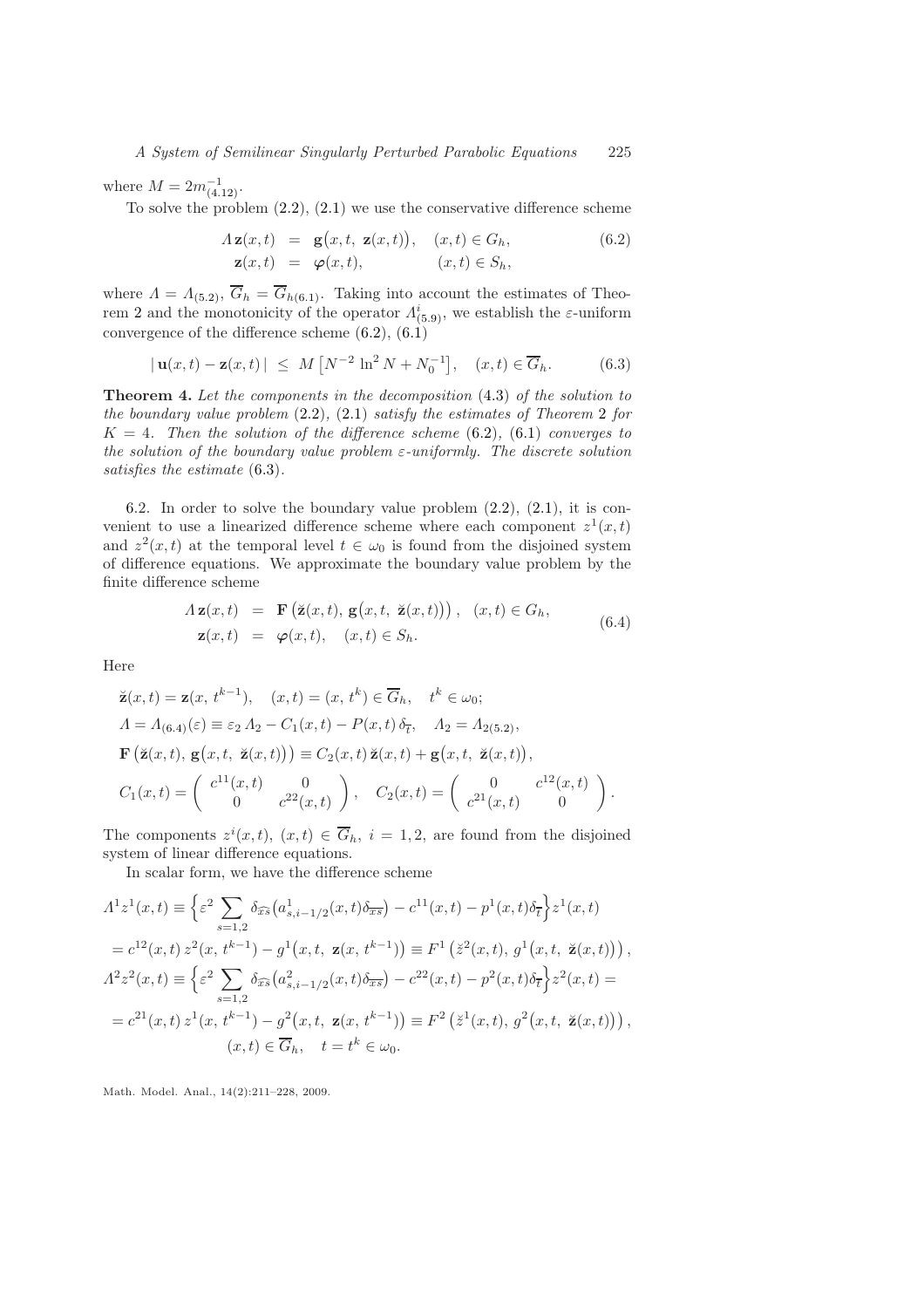The linearized difference scheme [\(6.4\)](#page-14-0), [\(6.1\)](#page-14-0) is conservative.

Taking into account the estimates of Theorem [2](#page-8-2) and the monotonicity of the operator  $\Lambda^i_{(6.4)}$  $\Lambda^i_{(6.4)}$  $\Lambda^i_{(6.4)}$ , one can derive the estimate

<span id="page-15-1"></span>
$$
|\mathbf{u}(x,t) - \mathbf{z}(x,t)| \leq M \left[ N^{-2} \ln^2 N + N_0^{-1} \right], \quad (x,t) \in \overline{G}_h. \tag{6.5}
$$

<span id="page-15-3"></span>Thus, we have the following theorem.

Theorem 5. *Let the hypotheses of Theorem* [4](#page-14-3) *be satisfied. Then the solution* z *of the conservative linearized difference scheme* [\(6.4\)](#page-14-0)*,* [\(6.1\)](#page-14-0) *converges to the solution* **u** *of the boundary value problem*  $(2.2)$ *,*  $(2.1)$   $\varepsilon$ -uniformly. The discrete *solution satisfies the estimate* [\(6.5\)](#page-15-1)*.*

## <span id="page-15-0"></span>7 Generalizations and Remarks

[7.](#page-15-0)1. It is possible *to weaken the condition* [\(2.3b\)](#page-3-2), changing it by a simpler condition, e.g., such as

<span id="page-15-2"></span>
$$
c^{ii}(x,t) \ge c_0, \quad mc^{ii}(x,t) \ge |c^{ij}(x,t)| + \sum_{s=1,2} \max_{\mathbf{u} \in R^2} \left| \frac{\partial}{\partial u_s} g^i(x,t, \mathbf{u}) \right|,
$$
  

$$
(x,t) \in \overline{G}, \quad i, j = 1,2, \quad i \ne j, \quad m = m_{(7.1)} < 1.
$$
 (7.1)

In this case, *all constructions and justifications* in the paper *are preserved*.

[7.](#page-15-0)2. By virtue of Remark [3](#page-8-3) the *statements of Theorems* [3,](#page-13-4) [4](#page-14-3) *and* [5](#page-15-3) *are preserved* also in the case when the *condition* [\(2.3b\)](#page-3-2) *is omitted*.

<span id="page-15-4"></span>[7.](#page-15-0)3. We write the equation [\(2.2\)](#page-3-2) in the form

$$
L\mathbf{u}(x,t) \equiv \left\{ \varepsilon^2 L_2 - C^*(x,t) \right\} \mathbf{u}(x,t) - \frac{\partial}{\partial t} \left( P(x,t) \mathbf{u}(x,t) \right) = \mathbf{g}(x,t, \mathbf{u}(x,t)),\tag{7.2}
$$

for  $(x,t) \in G$ . Here  $C^*(x,t) = C(x,t) + \frac{\partial}{\partial t} P(x,t)$ . We construct a finite difference scheme for problem  $(7.2)$ ,  $(2.1)$  similarly to the scheme  $(5.2)$ ,  $(6.1)$ . Such a scheme is *conservative already on the whole set* G and it converges εuniformly (see discussions in [5.](#page-9-0)2. (Section [5\)](#page-9-0) in the case of the scheme [\(5.2\)](#page-11-0),  $(6.1)$  under the condition  $(5.8)$ ).

[7.](#page-15-0)4. In the case of the *conservative finite difference scheme* [\(5.3\)](#page-11-4), [\(5.1\)](#page-11-1), [\(5.6\)](#page-12-2) on *flux grids*, the technique from [\[12\]](#page-17-9) allows us to establish  $\varepsilon$ -uniform convergence of the *solutions*  $\mathbf{z}(x,t)$ ,  $(x,t) \in \overline{G}_h$ , and the fluxes  $\mathbf{w}_{sh}(x,t)$ ,  $(x,t) \in \overline{G}_{sh}^a$ ,  $s = 1, 2.$ 

[7.](#page-15-0)5. The exposed technique for the construction and investigation of  $\varepsilon$ -uniformly convergent difference schemes for the problem [\(2.2\)](#page-3-2), [\(2.1\)](#page-3-1) allows us to construct conservative  $\varepsilon$ -uniformly convergent difference schemes for a system of p equations, where  $p > 2$ .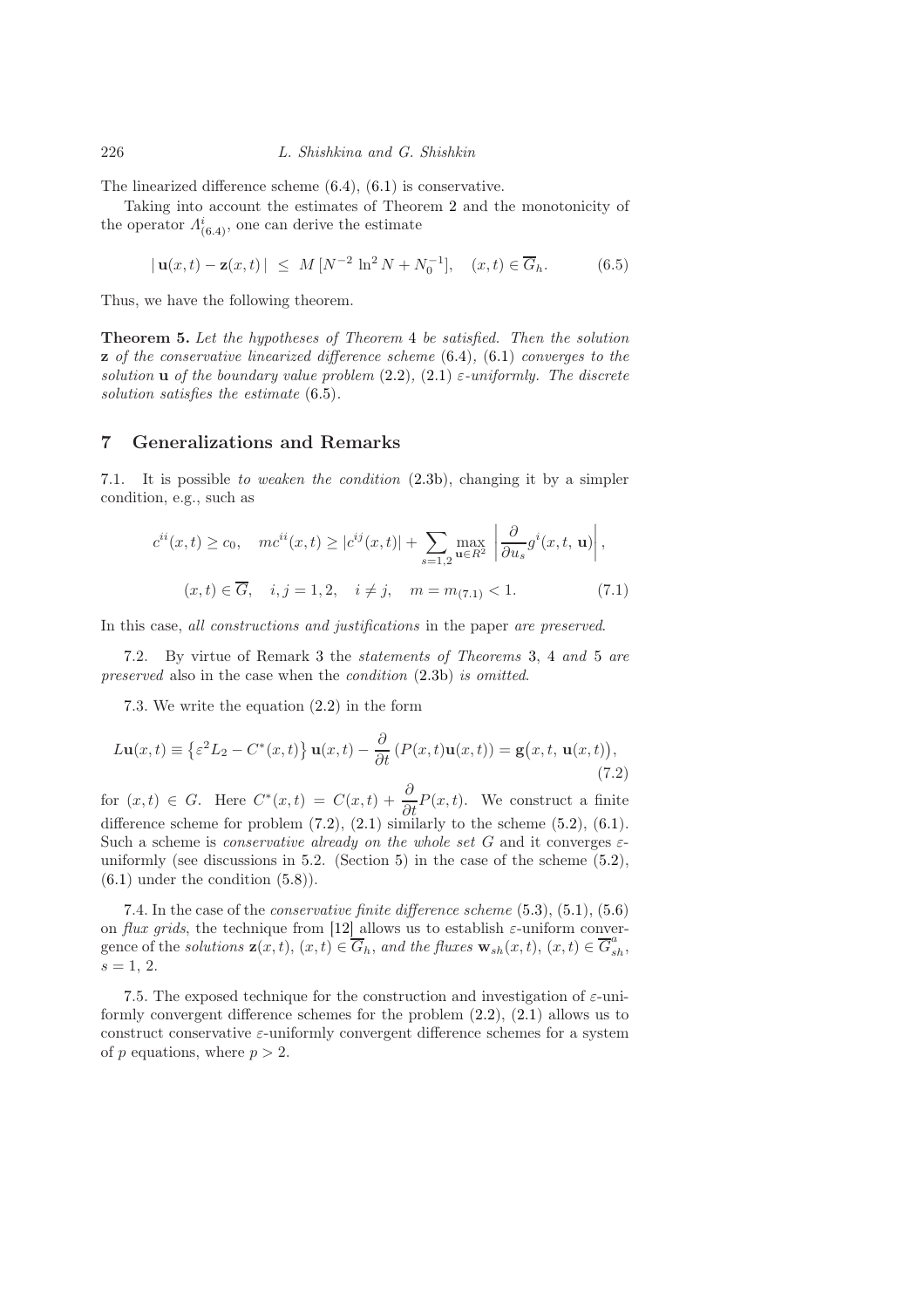#### <span id="page-16-1"></span>8 Conclusions

[8.](#page-16-1)1. For an initial-boundary value problem (on a vertical strip) for a system of two semilinear singularly perturbed parabolic reaction-diffusion equations, *nonlinear and linearized conservative finite difference schemes* are constructed that converge in the maximum norm  $\varepsilon$ -uniformly with the second (up to a logarithmic factor) accuracy order in the spatial variable and with the first order in the temporal variable.

[8.](#page-16-1)2. In the research, the following approach and methods were applied:

- an approach for the construction of conservative finite difference schemes based on the *integro-interpolational method* [\[8\]](#page-17-6);
- the method of special grids *condensing* in a neighbourhoods of boundary layers [\[16\]](#page-17-5);
- the method for the construction of *a priori estimates* based on a *special decomposition of the solution* into the regular and singular components [\[16\]](#page-17-5).

[8.](#page-16-1)3. The approach for the construction of conservative difference schemes developing in the paper for a system of semilinear singularly perturbed parabolic reaction-diffusion equations can be applied to construct and study  $\varepsilon$ -uniformly convergent conservative difference schemes for wide classes of singularly perturbed problems. The use of conservative difference schemes gives an opportunity to obtain numerical solutions for complicated problems, e.g., for problems with *large Reynolds numbers* and also in computations of *long-term nonstationary processes* [\[7\]](#page-16-7).

## <span id="page-16-2"></span>References

- [1] Kh.Z. Brainina and E.Ya. Neyman. *Hardphase reactions in electroanalytical chemistry*. Khimia: Moskva, 1982. (in Russian)
- <span id="page-16-3"></span>[2] A. Friedman. *Partial differential equations of parabolic type*. Englewood Cliffs, N.J.: Prentice-Hall, Inc, 1964.
- <span id="page-16-0"></span>[3] V.A. Grigoriev and eds. V.M. Zorin. *Heat engineering experiment: Handbook*. Energoizdat: Moskva, 1982. (in Russian)
- <span id="page-16-6"></span>[4] A.M. Il'in. *Matching of Asymptotic Expansions of Solutions of Boundary Value Problems*. Translations of Mathematical Monographs, 102, Americal Mathematical Society, USA, 1992.
- <span id="page-16-4"></span>[5] O.A. Ladyzhenskaya, V.A. Solonnikov and N.N. Ural'tseva. *Linear and Quasilinear Equations of Parabolic Type*. Translations of Mathematical Monographs, 23, Americal Mathematical Society, USA, 1968.
- <span id="page-16-5"></span>[6] E. O'Riordan and G.I. Shishkin. Parameter uniform numerical methods for singularly perturbed elliptic problems with parabolic boundary layers. *Appl. Num. Math.*, 58(12):1761–1772, 2008.
- <span id="page-16-7"></span>[7] V.M. Paskonov, V.I. Polejaev and L.A. Chudov. *Numerical modeling of heat and mass transfer processes*. Nauka: Moskva, 1984. (in Russian)